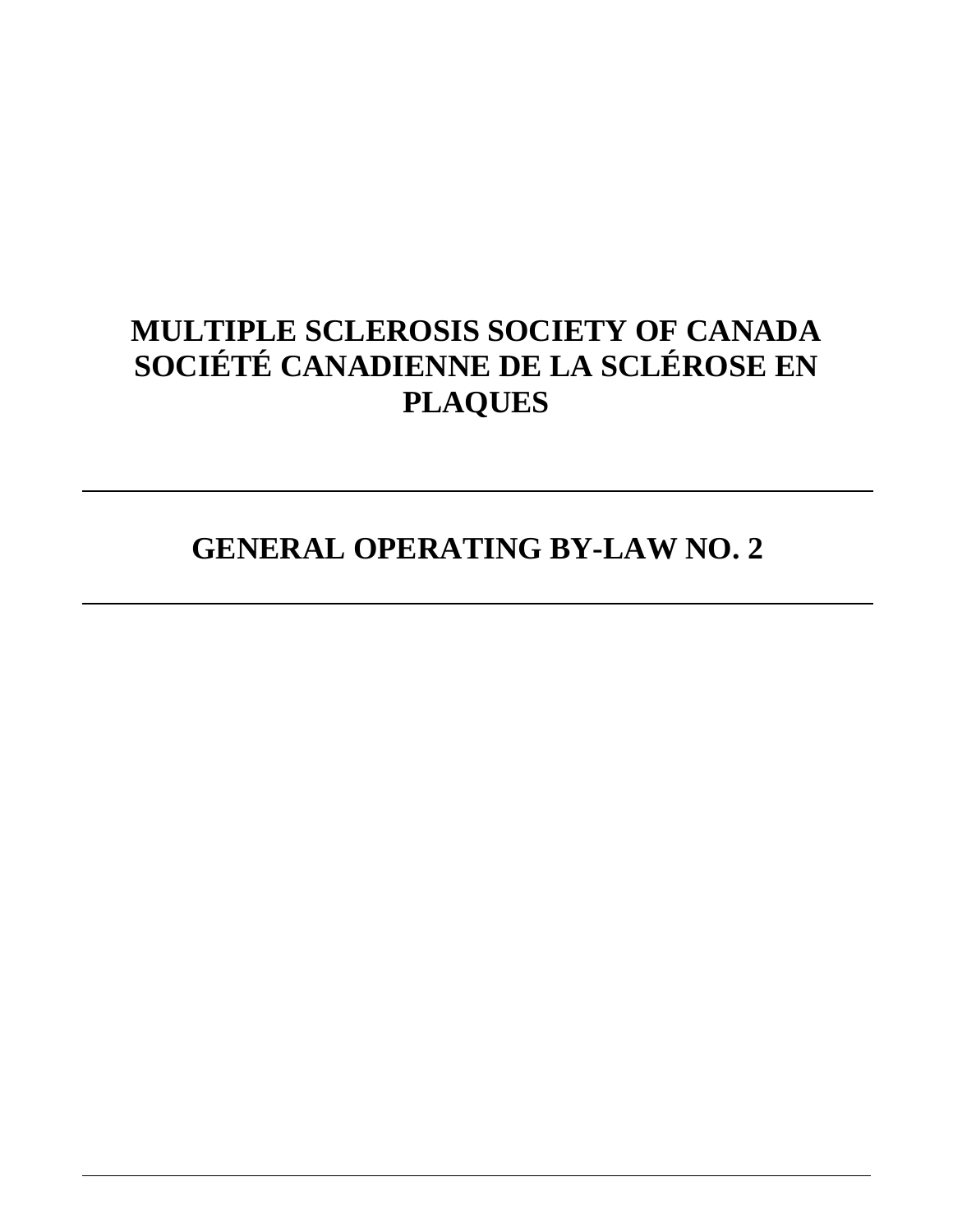# **GENERAL OPERATING BY-LAW NO. 2**

A By-law relating generally to the conduct of the affairs of

# MULTIPLE SCLEROSIS SOCIETY OF CANADA SOCIÉTÉ CANADIENNE DE LA SCLÉROSE EN PLAQUES

# **INDEX**

| 1.01 |  |
|------|--|
| 1.02 |  |
|      |  |
| 2.01 |  |
| 2.02 |  |
| 2.03 |  |
| 2.04 |  |
| 2.05 |  |
| 2.06 |  |
| 2.07 |  |
|      |  |
| 3.01 |  |
| 3.02 |  |
| 3.03 |  |
| 3.04 |  |
| 3.05 |  |
|      |  |
| 4.01 |  |
| 4.02 |  |
| 4.03 |  |
| 4.04 |  |
| 4.05 |  |
| 4.06 |  |
| 4.07 |  |
| 4.08 |  |
| 4.09 |  |
| 4.10 |  |
| 4.11 |  |
| 4.12 |  |
| 4.13 |  |
| 4.14 |  |
|      |  |
| 5.01 |  |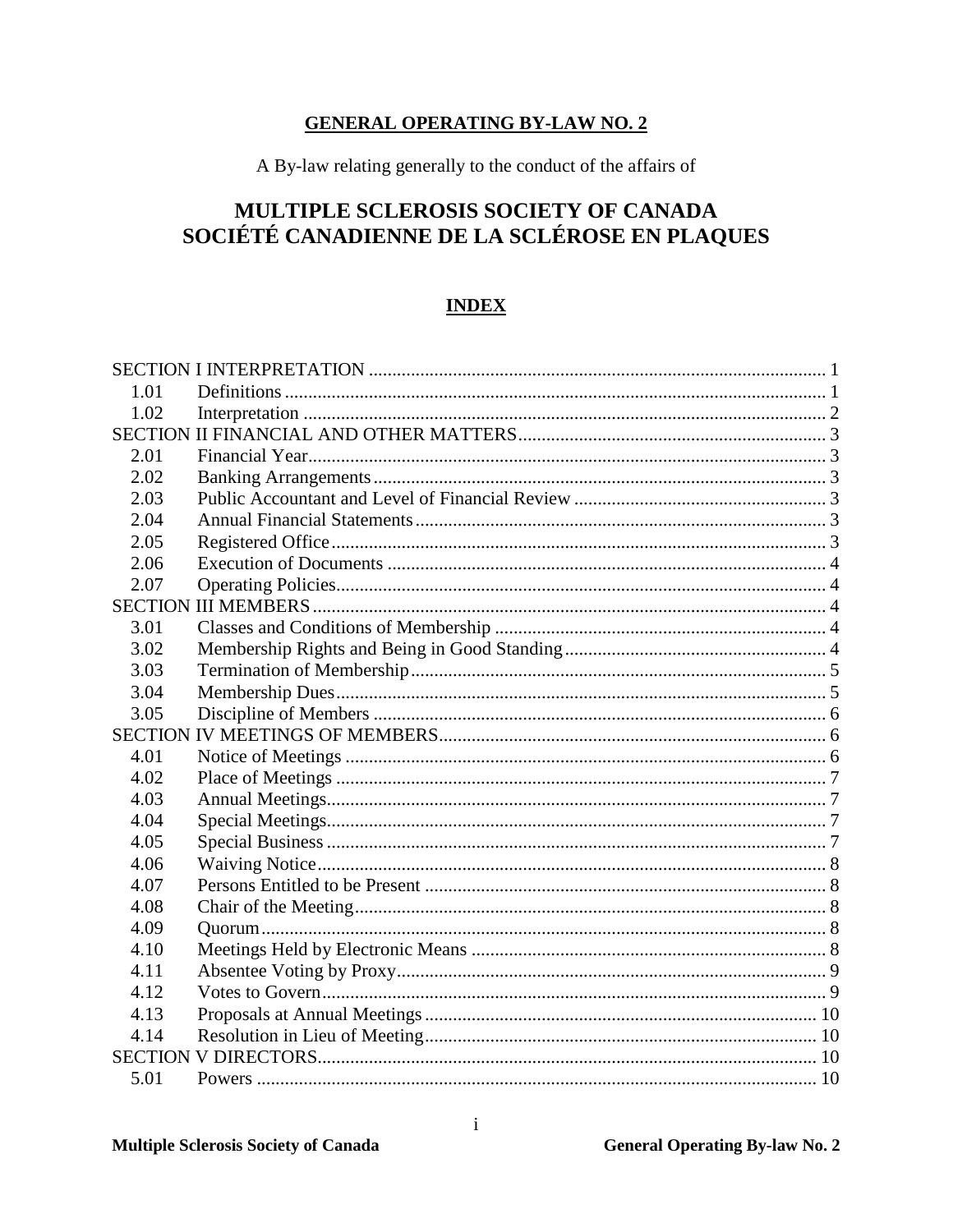| 5.02  |                                                             |  |
|-------|-------------------------------------------------------------|--|
| 5.03  |                                                             |  |
| 5.04  |                                                             |  |
| 5.05  |                                                             |  |
| 5.06  |                                                             |  |
| 5.07  |                                                             |  |
| 5.08  |                                                             |  |
| 5.09  |                                                             |  |
| 5.10  |                                                             |  |
| 5.11  |                                                             |  |
| 5.12  |                                                             |  |
| 5.13  |                                                             |  |
| 5.14  |                                                             |  |
|       |                                                             |  |
| 6.01  |                                                             |  |
| 6.02  |                                                             |  |
| 6.03  |                                                             |  |
| 6.04  |                                                             |  |
| 6.05  |                                                             |  |
| 6.06  |                                                             |  |
| 6.07  |                                                             |  |
| 6.08  |                                                             |  |
|       |                                                             |  |
| 7.01  |                                                             |  |
| 7.02  |                                                             |  |
| 7.03  |                                                             |  |
| 7.04  |                                                             |  |
|       |                                                             |  |
| 8.01  |                                                             |  |
| 8.02  |                                                             |  |
| 8.03  |                                                             |  |
|       | SECTION IX PROTECTION OF DIRECTORS, OFFICERS AND OTHERS  18 |  |
| 9.01  |                                                             |  |
| 9.02  |                                                             |  |
| 9.03  |                                                             |  |
| 9.04  |                                                             |  |
| 9.05  |                                                             |  |
|       |                                                             |  |
| 10.01 |                                                             |  |
| 10.02 |                                                             |  |
| 10.03 |                                                             |  |
|       |                                                             |  |
| 11.01 |                                                             |  |
| 11.02 |                                                             |  |
| 11.03 |                                                             |  |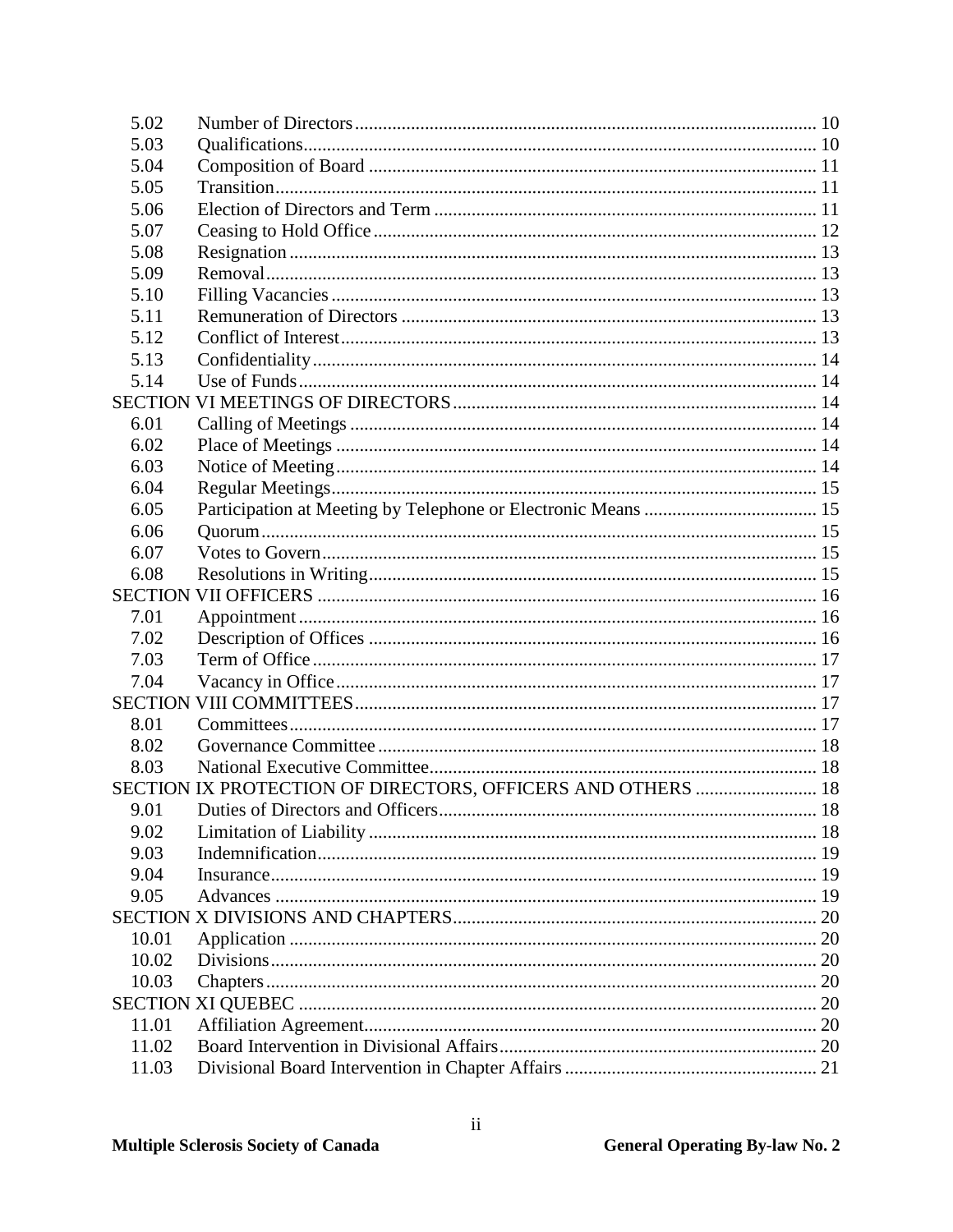|                                                                           | . 22                                                             |
|---------------------------------------------------------------------------|------------------------------------------------------------------|
|                                                                           |                                                                  |
|                                                                           |                                                                  |
|                                                                           |                                                                  |
|                                                                           |                                                                  |
|                                                                           |                                                                  |
|                                                                           |                                                                  |
|                                                                           |                                                                  |
|                                                                           |                                                                  |
|                                                                           | 24                                                               |
|                                                                           |                                                                  |
| Effective Date of By-law, Amendment or Repeal under Subsection 197(1)  24 |                                                                  |
|                                                                           | 24                                                               |
|                                                                           |                                                                  |
|                                                                           | Effective Date of Board Initiated By-law, Amendment or Repeal 24 |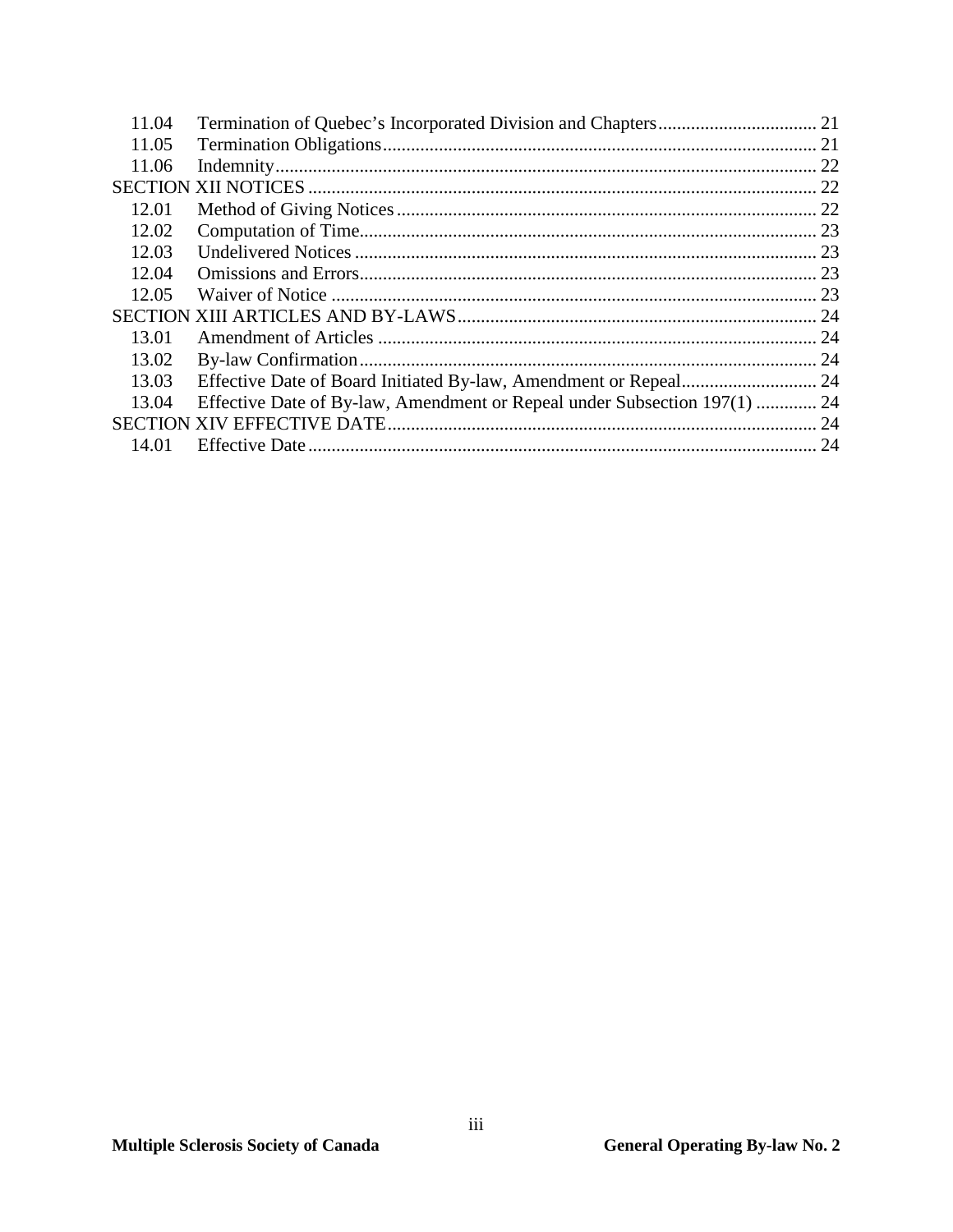# **GENERAL OPERATING BY-LAW NO. 2**

A By-law relating generally to the conduct of the affairs of

# **MULTIPLE SCLEROSIS SOCIETY OF CANADA SOCIÉTÉ CANADIENNE DE LA SCLÉROSE EN PLAQUES**

(the "Society")

**WHEREAS** the Society was granted Letters Patent by the federal Government of Canada under the *Canada Corporations Act* on the 6<sup>th</sup> day of August, 1948;

**AND WHEREAS** the Society has applied for and received a Certificate of Continuance dated July 1, 2013, under the *Canada Not-for-Profit Corporations Act* S.C. 2009, c.23;

**AND WHEREAS** the Society enacted a General Operating By-law No. 1 of the Society ("**By-law No. 1**");

**AND WHEREAS** the Society wishes to repeal By-law No.1 and replace it with this General Operating By-law No. 2;

**NOW THEREFORE BE IT ENACTED** as a General Operating By-law No. 2 of the Society to take effect in accordance with section 14.01:

### **SECTION I INTERPRETATION**

# <span id="page-4-1"></span><span id="page-4-0"></span>**1.01 Definitions**

In all By-laws and resolutions of the Society, unless the context otherwise requires:

- (a) "Act" means the *Canada Not-for-Profit Corporations Act*, S.C. 2009, c. 23, including any Regulations made pursuant to the Act and any statute or Regulations that may be substituted, as amended from time to time.
- (b) "Arm's length" has the meaning set out in section 251 of the *Income Tax Act*  (Canada) and Canada Revenue Agency's interpretation bulletin IT-419R2 as amended from time to time.
- (c) "Articles" means the original or restated articles of incorporation or articles of amendment, amalgamation, continuance, reorganization, arrangement or revival of the Society.
- (d) "Board" means the board of directors of the Society.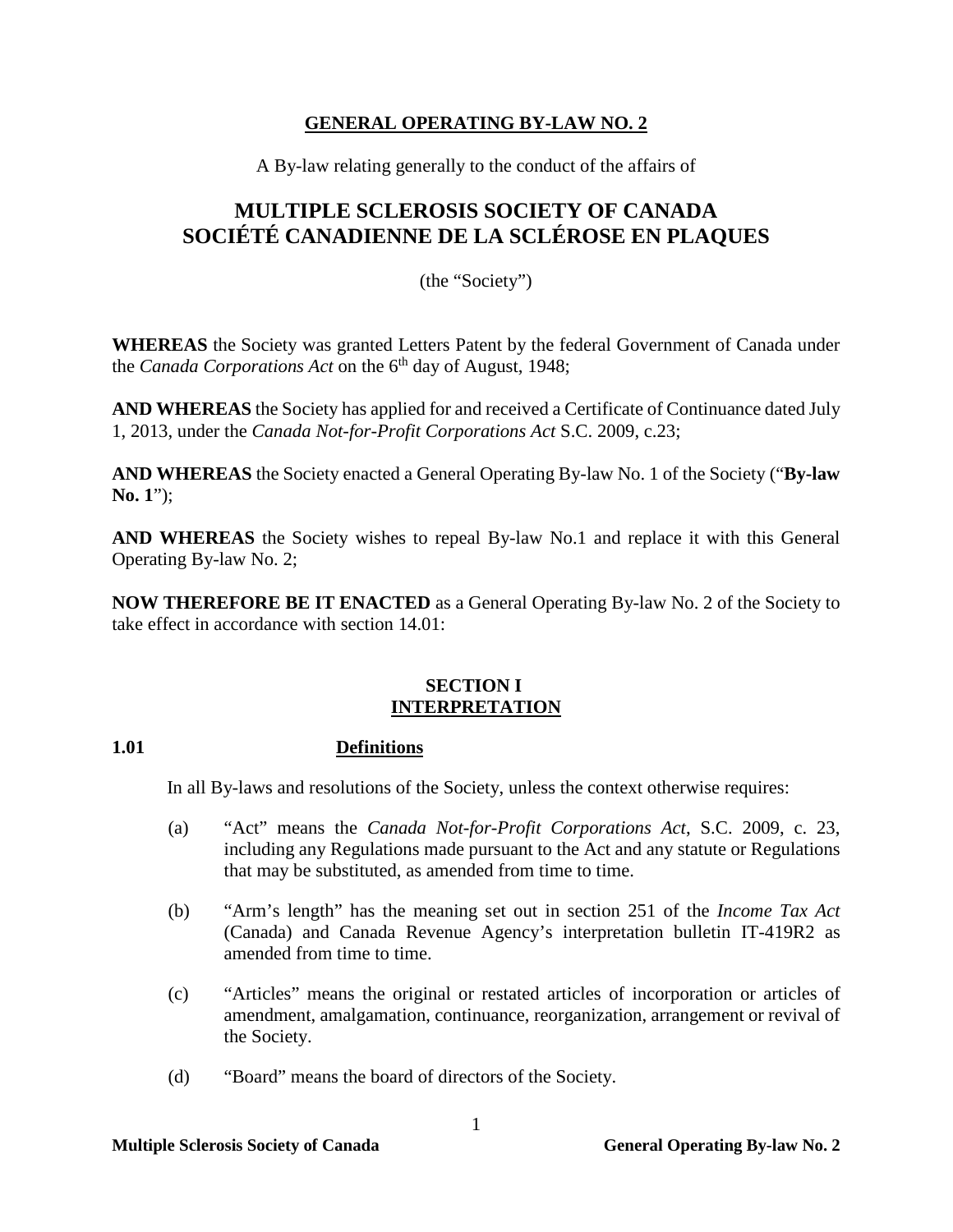- (e) "By-laws" means this By-law and all other by-laws of the Society as amended and which are, from time to time, in force and effect.
- (f) "Chapter" means the local geographic areas within Divisions designated by the Board in accordance with section [10.03](#page-23-3) or section 11.01.
- (g) "Committee" means a committee of the Board established in accordance with SECTION VIII of this By-law.
- (h) "Director" means a member of the Board of the Society.
- (i) "Division" means the geographical areas of Canada designated by the Board in accordance with section [10.02](#page-23-2) or section 11.01.
- (j) "Member" means a member of the Society and "Members" or "Membership" means the collective membership of the Society.
- (k) "Officer" means an officer of the Society as set out in section [7.02.](#page-19-2)
- (l) "Operating Policies" means the operating policies approved by the Board in accordance with section 2.07 of this By-law.
- (m) "Ordinary Resolution" means a resolution passed by a majority of the votes cast on that resolution.
- (n) "Proposal" means a proposal submitted by a Member of the Society that meets the requirements of section 163 of the Act.
- (o) "Regulations" means the regulations made under the Act, as amended, restated or in effect from time to time.
- (p) "Special Resolution" means a resolution passed by a simple majority (50%+1) of the votes cast on that resolution.

### <span id="page-5-0"></span>**1.02 Interpretation**

In the interpretation of this By-law, unless the context otherwise requires, the following rules shall apply:

- (a) except where specifically defined herein, all terms contained herein and which are defined in the Act shall have the meanings given to such terms in the Act;
- (b) words importing the singular number only will include the plural and *vice versa*;
- (c) the word "person" will include an individual, sole proprietorship, partnership, unincorporated association, body corporate, and a natural person;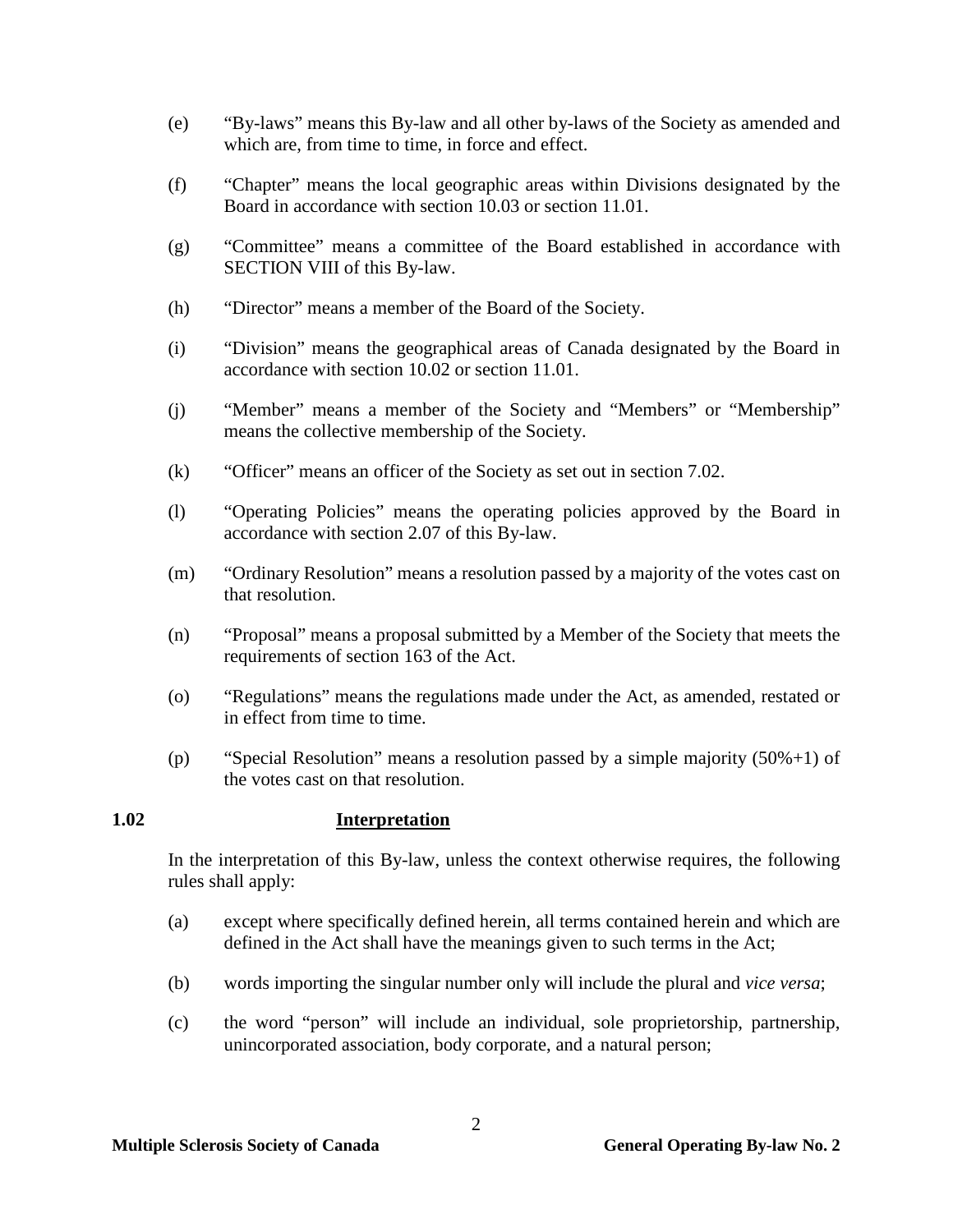- (d) if any of the provisions contained in the By-laws are inconsistent with those contained in the Articles or the Act, the provisions contained in the Articles or the Act, as the case may be, shall prevail; and
- (e) if any of the provisions contained in the French version of this By-law are inconsistent or conflict with any of the provisions contained in the English version of this By-law, the English version shall prevail.

# **SECTION II FINANCIAL AND OTHER MATTERS**

### <span id="page-6-1"></span><span id="page-6-0"></span>**2.01 Financial Year**

Unless otherwise changed by resolution of the Board, the financial year end of the Society shall be the  $31<sup>st</sup>$  day of December in each year.

# <span id="page-6-2"></span>**2.02 Banking Arrangements**

The banking business of the Society shall be transacted at such bank, trust company or other firm or corporation carrying on a banking business in Canada or elsewhere as the Board may designate, appoint or authorize from time to time. The banking business or any part of it shall be transacted by an Officer or Officers of the Society and/or other persons as the Board may by resolution from time to time designate, direct or authorize.

# <span id="page-6-3"></span>**2.03 Public Accountant and Level of Financial Review**

The Society shall be subject to the requirements relating to the appointment of a public accountant and level of financial review required by the Act.

# <span id="page-6-4"></span>**2.04 Annual Financial Statements**

The Society shall send copies of the annual financial statements and any other documents required by the Act to the Members between 21 to 60 days before the day on which an annual meeting of Members is held or before the day on which a written resolution in lieu of an annual meeting is signed, unless a Member declines to receive them. Alternatively, the Society may:

- (a) give notice to the Members stating that such documents are available at the registered office of the Society and any Member may request a copy free of charge at the registered office or by prepaid mail; or
- (b) give notice to the Members stating that such documents are available electronically through a generally accessible electronic source, such as a website.

# <span id="page-6-5"></span>**2.05 Registered Office**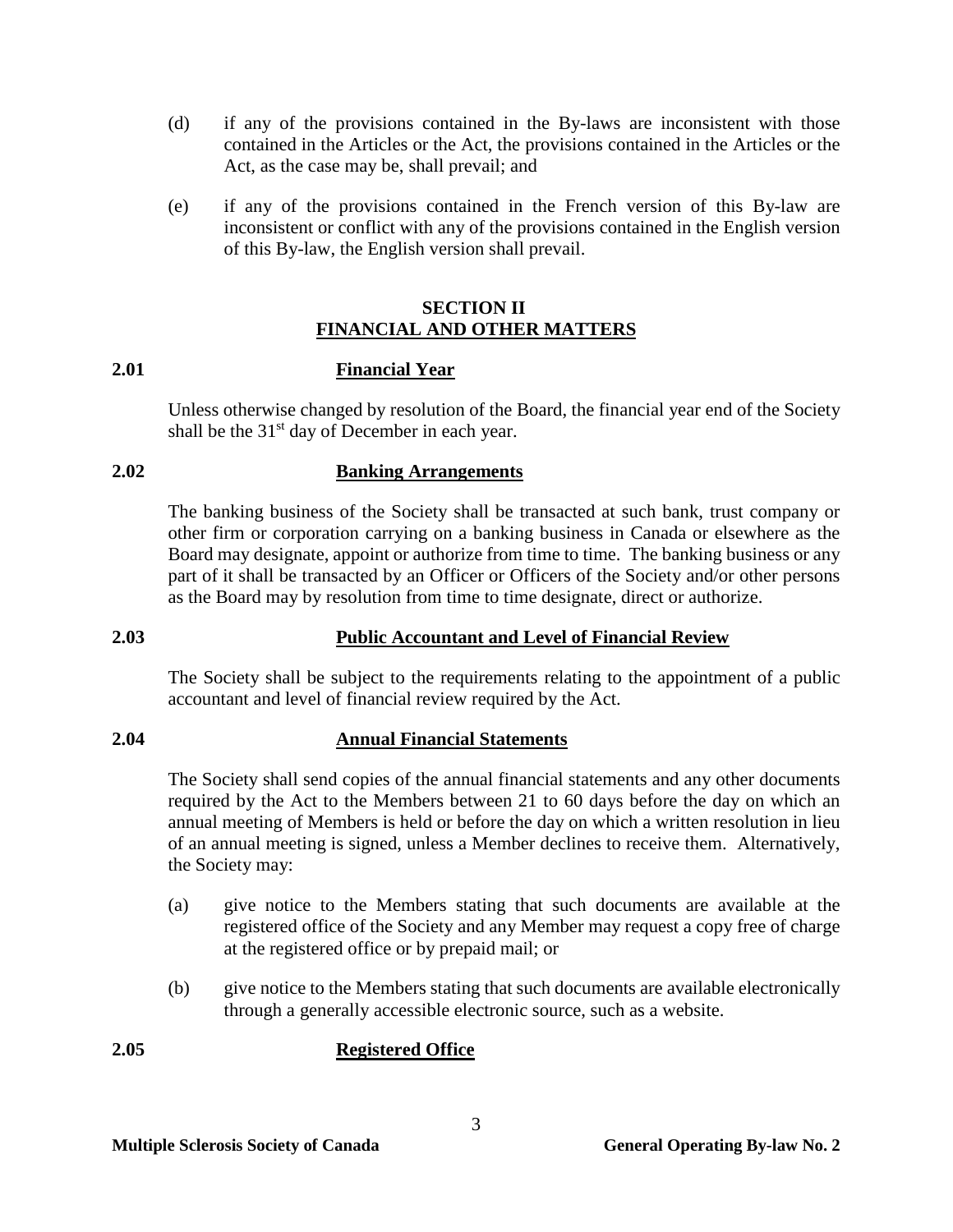The registered office of the Society shall be situated in the province or territory specified in the Articles at such address as the Board may determine from time to time. The Directors may change the registered office to another place within the province specified in the Articles. A Special Resolution of the Members is required in order to authorize an amendment to the Articles to change the province in which the registered office of the Society is situated.

### <span id="page-7-0"></span>**2.06 Execution of Documents**

Deeds, transfers, assignments, contracts, obligations and other instruments in writing requiring execution by the Society may be signed by such Officer or Officers or person or persons, whether or not Officers of the Society and in such manner as the Board may from time to time designate by resolution. Any person authorized to sign any document may affix the corporate seal (if any) to the document. Any Director or Officer may certify a copy of any instrument, resolution, By-law or other document of the Society to be a true copy thereof.

#### <span id="page-7-1"></span>**2.07 Operating Policies**

The Board may adopt, amend, or repeal by resolution such Operating Policies that are not inconsistent with the By-laws of the Society relating to such matters as terms of reference of Committees, duties of Officers, Board code of conduct and conflict of interest as well as procedural and other requirements relating to the By-laws as the Board may deem appropriate from time to time. Any Operating Policy adopted by the Board will continue to have force and effect until amended, repealed, or replaced by a subsequent resolution of the Board. For greater certainty, Operating Policies bind the Society as a whole including Committees.

### **SECTION III MEMBERS**

#### <span id="page-7-3"></span><span id="page-7-2"></span>**3.01 Classes and Conditions of Membership**

Pursuant to the Articles, there shall be one (1) class of Members in the Society. Membership in the Society is available to individuals who wish to further the purposes of the Society. The Board may determine that certain Members and/or applicants for Membership should be granted Membership on an honorary basis as a result of such individuals' exceptional contribution to the purposes of the Society. All honorary members of the Society immediately prior to the continuance of the Society under the Act shall continue as Members of the Society on an honorary basis. Individuals shall be admitted into membership in the Society and may be renewed as Members in accordance with the By-laws, Membership Policy and Operating Policies.

# <span id="page-7-4"></span>**3.02 Membership Rights and Being in Good Standing**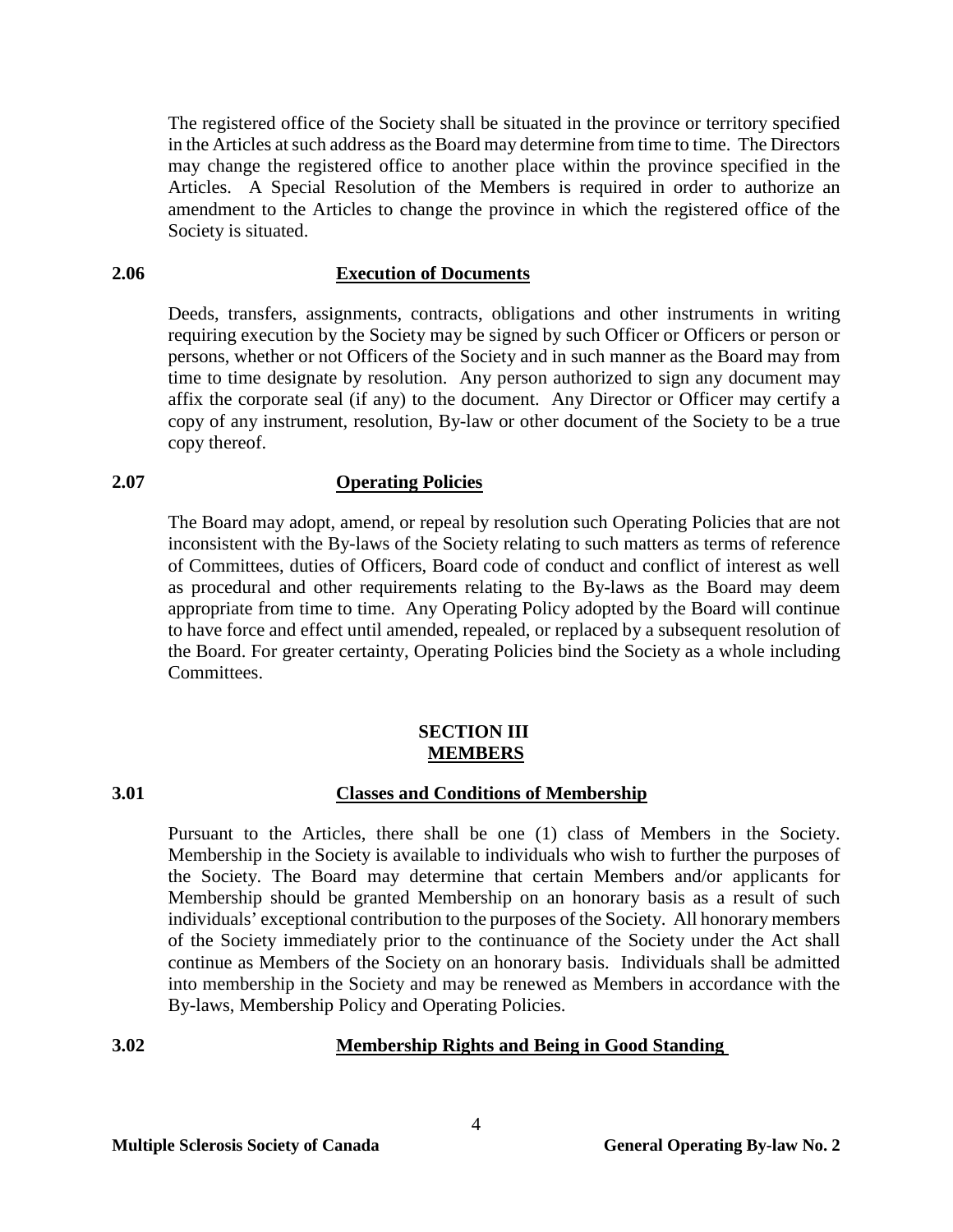A Member of the Society shall have the right to receive notice of, attend, speak and participate at all meetings of Members. A Member must be in "good standing" in order to vote at meetings of the Members. A Member shall be considered to be in good standing if the Member:

- (a) was admitted as a Member of the Society at least ninety (90) days before the meeting of Members (in the case of a new Member); or
- (b) is an existing Member and renews his or her membership at any time prior to the commencement of the meeting of Members; and
- (c) is not in the course of disciplinary action pursuant to section 3.05.

A Member in good standing shall have one (1) vote at all meetings of Members.

# <span id="page-8-0"></span>**3.03 Termination of Membership**

Membership in the Society is terminated when:

- (a) the Member dies;
- (b) the Member ceases to maintain the qualifications for membership set out in section 3.01;
- (c) the Member resigns by delivering a written resignation to the Chair of the Board in which case such resignation shall be effective on the date specified in the resignation;
- (d) the Member is removed as a Member of the Society in accordance with section 3.05;
- (e) the Member's term of membership expires and has not been renewed in accordance with the requirements of the Membership Policy and Operating Policies; or
- (f) the Society is liquidated or dissolved under the Act.

Subject to the Articles, upon any termination of membership, the rights of the Member automatically cease to exist. Where a person is no longer a Member, then such person shall be deemed to have also automatically resigned as a Director, an Officer, or a Committee member, as applicable, provided that the Board may, in its discretion, subsequently reappoint such individual as an Officer or Committee member if the Board deems it appropriate in the circumstances.

# <span id="page-8-1"></span>**3.04 Membership Dues**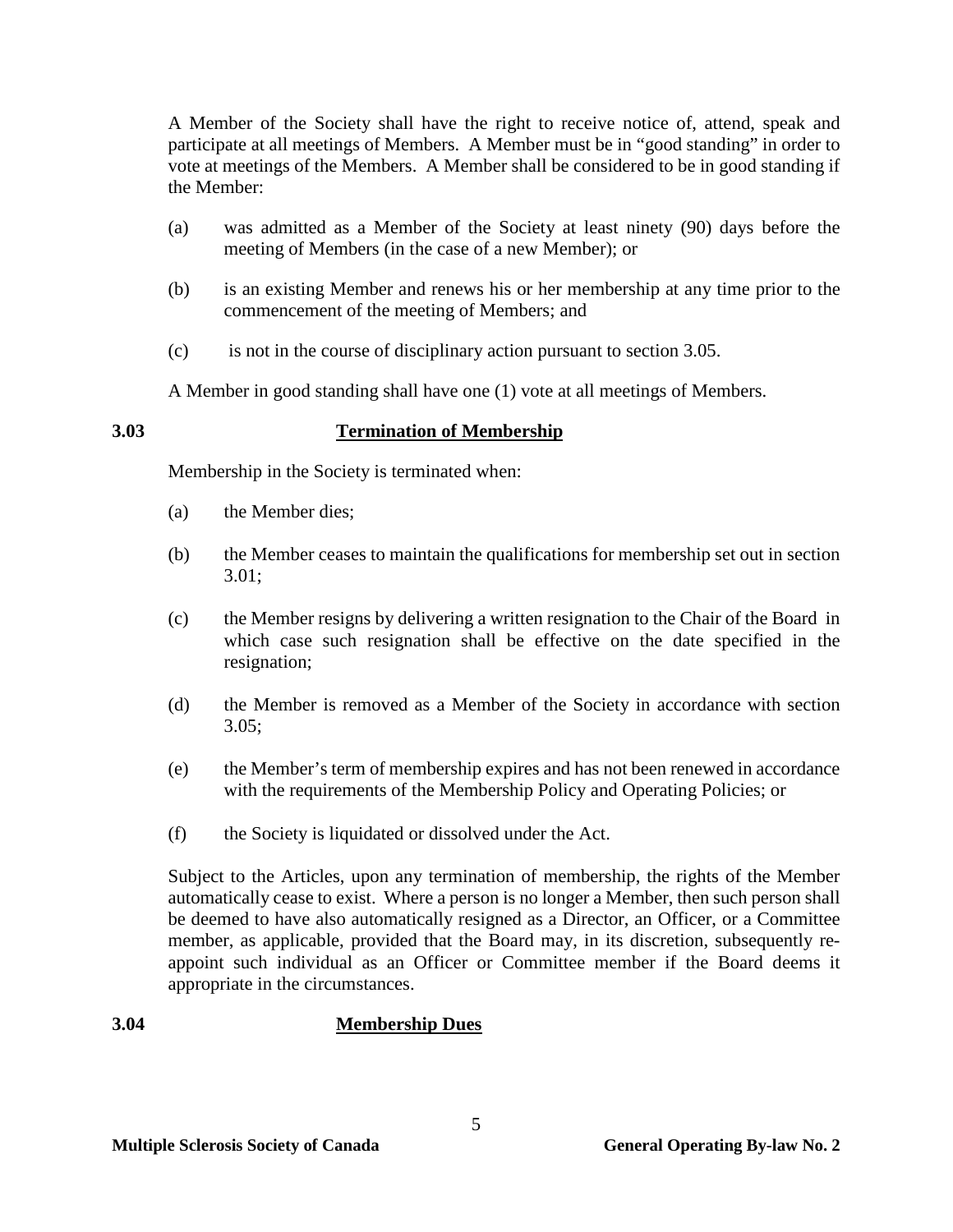The Board may require the Members to pay annual membership dues and may determine the manner in which the dues are to be paid, all subject to the Operating Policies of the Corporation. Members shall be notified in writing of the amount of membership dues to be paid by them and the Operating Policies shall clarify the process to be followed where a Member is in default of payment of membership fees.

### <span id="page-9-0"></span>**3.05 Discipline of Members**

The Board may suspend or remove any Member from the Society for any one or more of the following grounds:

- (a) violating any provision of the Articles, By-laws, or Operating Policies of the Society; and/or
- (b) carrying out any conduct which may be detrimental to the Society as determined by the Board in its sole discretion.

In the event that the Board proposes that a Member should be expelled or suspended from membership in the Society, the Chair of the Board shall provide twenty (20) days notice of suspension or removal to the Member and shall provide reasons for the proposed suspension or removal. The Member may make written submissions to the Chair of the Board in response to the notice received within such twenty (20) day period. In the event that no written submissions are received by the Chair of the Board, he/she may proceed to notify the Member that the Member is suspended or removed from membership in the Society. Where written submissions are received in accordance with this section, the Board will consider such submissions in arriving at a final decision and shall notify the Member concerning such final decision within a further twenty (20) days from the date of receipt of the submissions.

#### **SECTION IV MEETINGS OF MEMBERS**

### <span id="page-9-2"></span><span id="page-9-1"></span>**4.01 Notice of Meetings**

In accordance with and subject to the Act, notice of the time and place of a meeting of Members shall be given to each Member entitled to vote at the meeting by any of the following means:

- <span id="page-9-4"></span>(a) by mail, courier or personal delivery to each Member entitled to vote at the meeting, during a period of 21 to 60 days before the day on which the meeting is to be held; or
- <span id="page-9-3"></span>(b) by telephonic, electronic or other communication facility to each Member entitled to vote at the meeting, during a period of 21 to 35 days before the day on which the meeting is to be held; or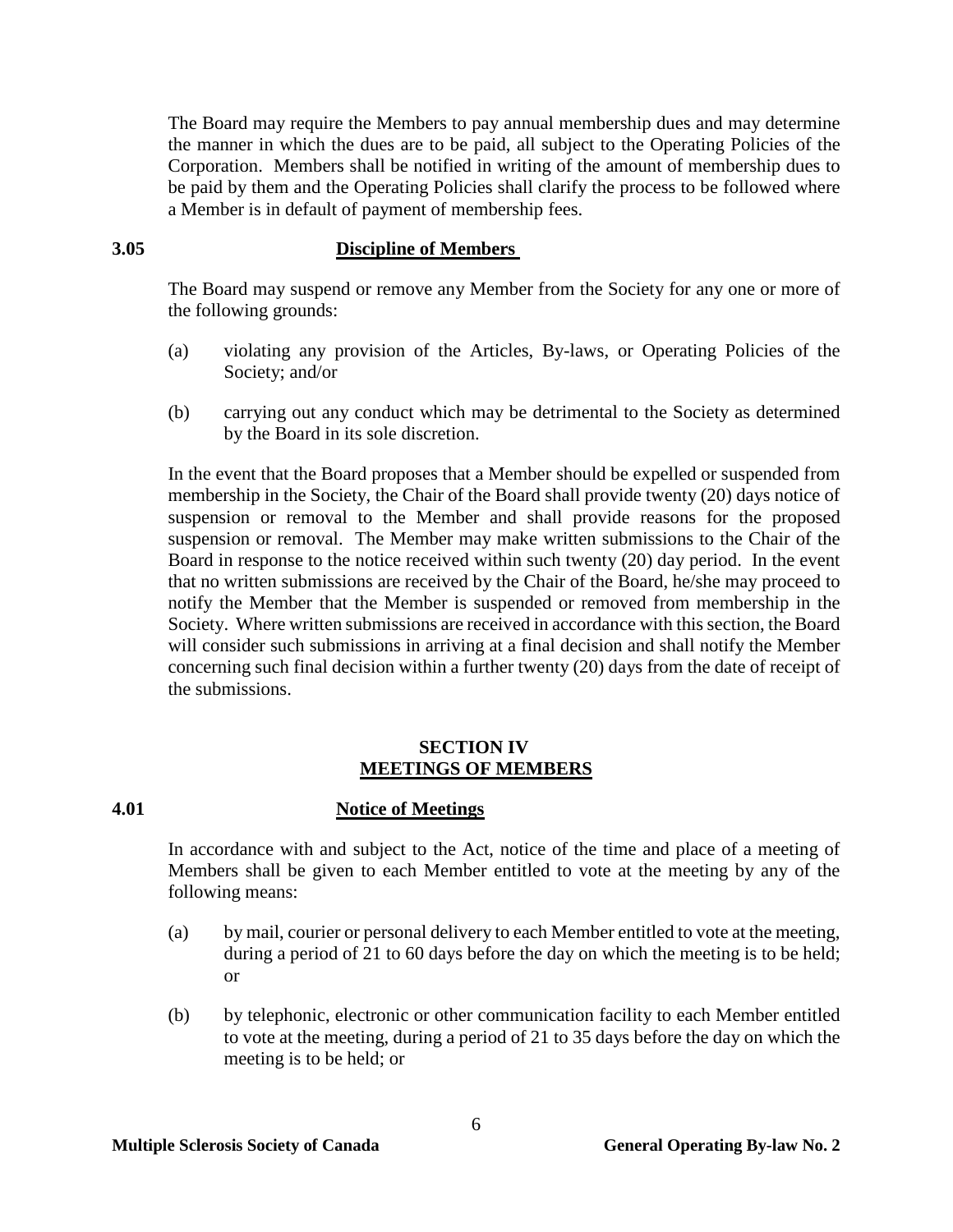(c) at least once in a publication of the Society that is sent to all of its Members, during a period of 21 to 60 days before the day on which the meeting is to be held.

Where the Society provides notice electronically, as referred to in section [4.01](#page-9-2)[\(b\),](#page-9-3) and if a Member requests that notice be given by non-electronic means, the Society shall give notice of the meeting to the Member so requesting in the manner set out in section [4.01](#page-9-2)[\(a\).](#page-9-4)

Notice of a meeting of Members shall also be given to each Director and to the public accountant of the Society during a period of 21 to 60 days before the day on which the meeting is to be held. Notice of any meeting of Members at which special business is to be transacted shall state the nature of that business in sufficient detail to permit the Member to form a reasoned judgment on the business and provide the text of any Special Resolution or By-law to be submitted to the meeting. The Directors may fix a record date for determination of Members entitled to receive notice of any meeting of Members in accordance with the requirements of section 161 of the Act. Subject to the Act, a notice of meeting of Members provided by the Society shall include any Proposal submitted to the Society under section 4.13.

# <span id="page-10-0"></span>**4.02 Place of Meetings**

Meetings of Members may be held at any place within Canada as the Board may determine.

### <span id="page-10-1"></span>**4.03 Annual Meetings**

An annual meeting of Members shall be held at such time in each year, as the Board may from time to time determine, provided that the annual meeting must be held not later than fifteen (15) months after holding the preceding annual meeting and no later than six (6) months after the end of the Society's preceding fiscal year. The annual meeting shall be held for the purpose of considering the financial statements and reports of the Society required by the Act to be presented at the meeting, electing Directors, appointing the public accountant and transacting such other business as may properly be brought before the meeting or is required under the Act.

### <span id="page-10-2"></span>**4.04 Special Meetings**

The Board may at any time call a special meeting of Members for the transaction of any business which may properly be brought before the Members. On written requisition signed by 500 Members or a number of Members carrying not less than five percent (5%) of the votes that may be cast at a meeting of Members, whichever is less, the Board shall call a special meeting of Members, unless the exceptions in the Act are met. If the Directors do not call a meeting within twenty-one (21) days of receiving the requisition, any Member who signed the requisition may call the meeting.

# <span id="page-10-3"></span>**4.05 Special Business**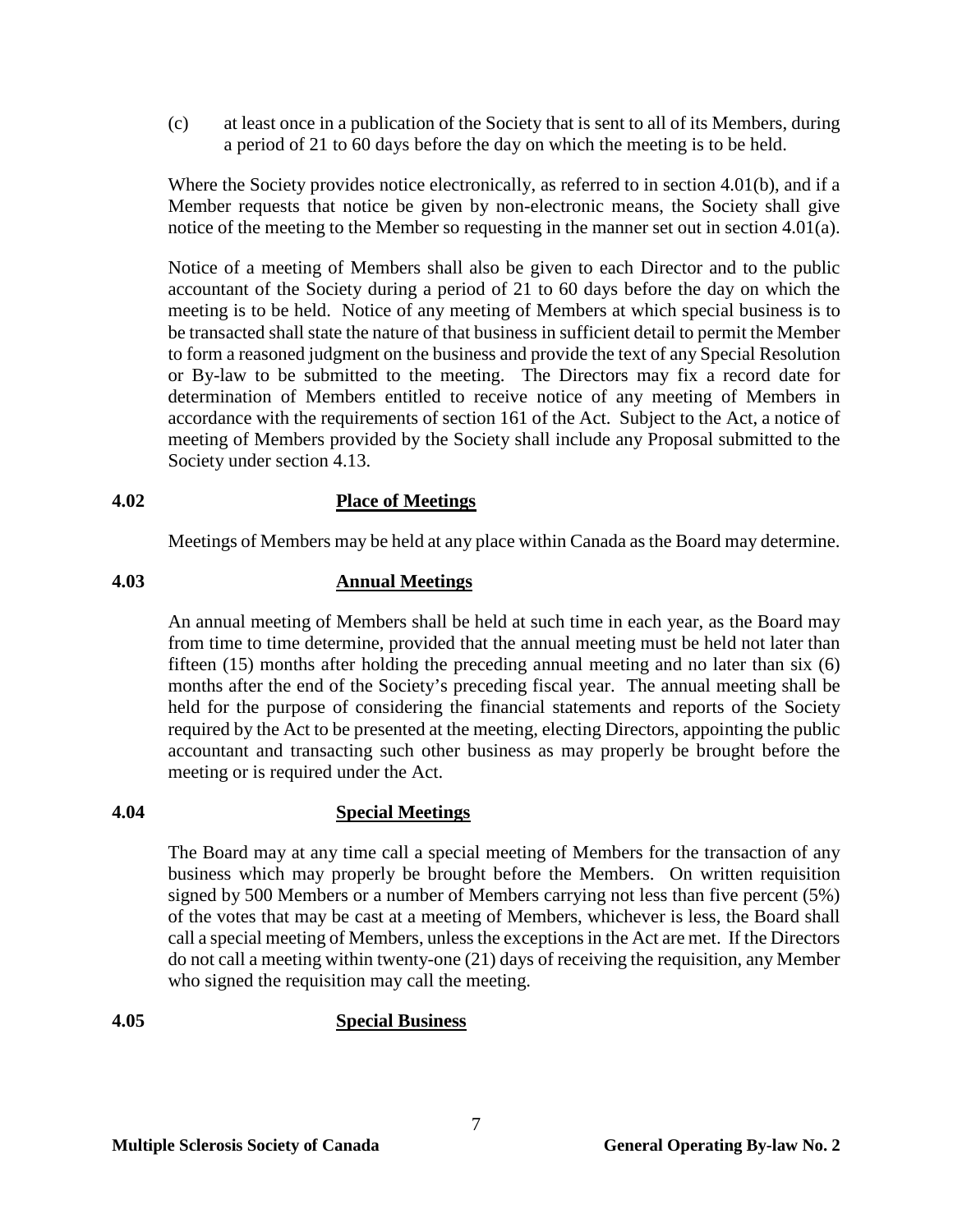All business transacted at a special meeting of Members and all business transacted at an annual meeting of Members, except consideration of the financial statements, public accountant's report, election of Directors and re-appointment of the incumbent public accountant, is special business.

#### <span id="page-11-0"></span>**4.06 Waiving Notice**

A Member and any other person entitled to attend a meeting of Members may in any manner and at any time waive notice of a meeting of Members, and attendance of any such person at a meeting of Members is a waiver of notice of the meeting, except where such person attends a meeting for the express purpose of objecting to the transaction of any business on the grounds that the meeting is not lawfully called.

# <span id="page-11-1"></span>**4.07 Persons Entitled to be Present**

The only persons entitled to be present at a meeting of Members shall be those entitled to vote at the meeting, the Directors, the Officers and the public accountant of the Society and such other persons who are entitled or required under any provision of the Act, Articles or By-laws of the Society to be present at the meeting. Any other person may be admitted only on the invitation of the chair of the meeting or by Ordinary Resolution of the Members.

### <span id="page-11-2"></span>**4.08 Chair of the Meeting**

The chair of Members' meetings shall be the Chair of the Board or the Vice-Chair of the Board if the Chair of the Board is absent or unable to act. In the event that the Chair of the Board and the Vice-Chair of the Board are absent, the Members who are present and entitled to vote at the meeting shall choose a Member to chair the meeting.

### <span id="page-11-3"></span>**4.09 Quorum**

Subject to the Act, a quorum at any meeting of the Members shall be fifteen (15) Members. If a quorum is present at the opening of a meeting of Members, the Members present may proceed with the business of the meeting even if a quorum is not present throughout the meeting. For the purpose of determining quorum, a Member may be present in person, by telephonic or by other electronic means.

### <span id="page-11-4"></span>**4.10 Meetings Held by Electronic Means**

A Members meeting may be held by telephonic or electronic means in accordance with the Act as follows:

(a) Any person entitled to attend a meeting of Members may participate in the meeting by means of such telephonic, electronic or other communication facility that permits all participants to communicate adequately with each other during the meeting, if the Society makes available such a communication facility and the meeting complies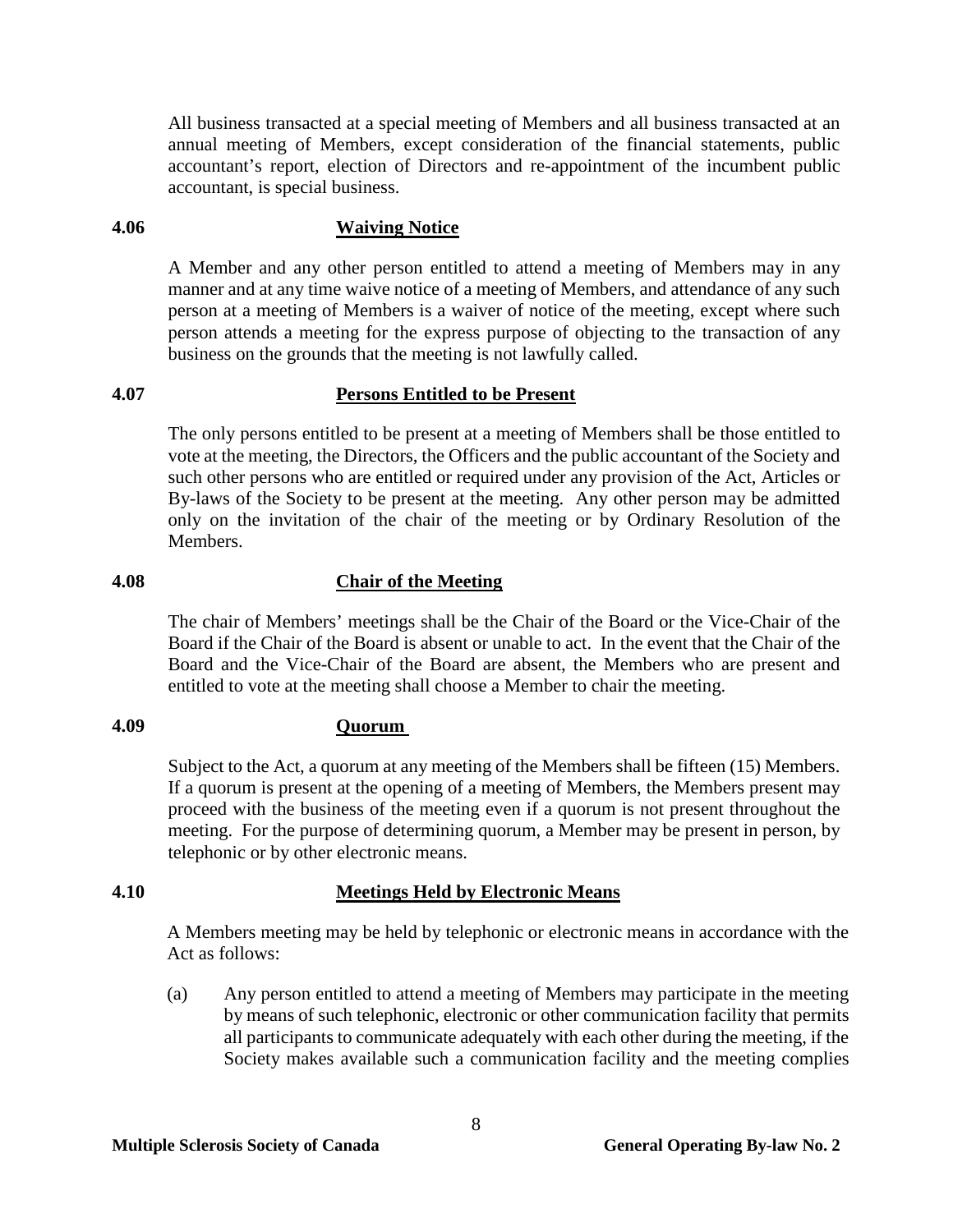with the requirements in the Act and the Regulations. A person participating in a meeting by such means is deemed to be present at the meeting.

- (b) Notwithstanding clause (a), if the Directors or Members of the Society call a meeting of Members, those Directors or Members, as the case may be, may determine that the meeting be held, in accordance with the Act and the Regulations, entirely by means of a telephonic, electronic or other communication facility that permits all participants to communicate adequately with each other during the meeting.
- (c) Any person participating in a meeting of Members by means of a telephonic, electronic or other communication facility and entitled to vote at such meeting, may vote using the communication facility that the Society has made available for that purpose. When a vote is to be taken at a meeting of Members, the voting may be carried out by means of a telephonic, electronic or other communication facility only if that facility enables the votes to be gathered in a manner that permits their subsequent verification; and permits the tallied votes to be presented to the Society without it being possible for the Society to identify how each Member voted.

# <span id="page-12-0"></span>**4.11 Absentee Voting by Proxy**

Every Member entitled to vote at a meeting of Members may appoint a proxyholder, or one or more alternate proxyholders, who need not be Members, to attend and act at the meeting in the manner and to the extent authorized by the proxy and with the authority conferred by it subject to the following:

- (a) a proxy is valid only at the meeting in respect of which it is given or at a continuation of the meeting after an adjournment;
- (b) a Member may revoke a proxy by depositing an instrument in writing executed by the Member in accordance with the Regulations;
- (c) a proxyholder or an alternate proxyholder has the same rights as the Member by whom they were appointed, including the right to speak at a meeting of Members in respect of any matter, to vote by way of ballot at the meeting, to demand a ballot at the meeting and, except where a proxyholder or alternate proxyholder has conflicting instructions from more than one Member, to vote at the meeting by way of a show of hands;
- (d) a proxy shall be in writing, executed by the Member or such Member's attorney and shall conform with the requirements of the Regulations; and
- (e) votes by proxy shall be collected, counted and reported in such manner as the chair of the meeting directs.

# <span id="page-12-1"></span>**4.12 Votes to Govern**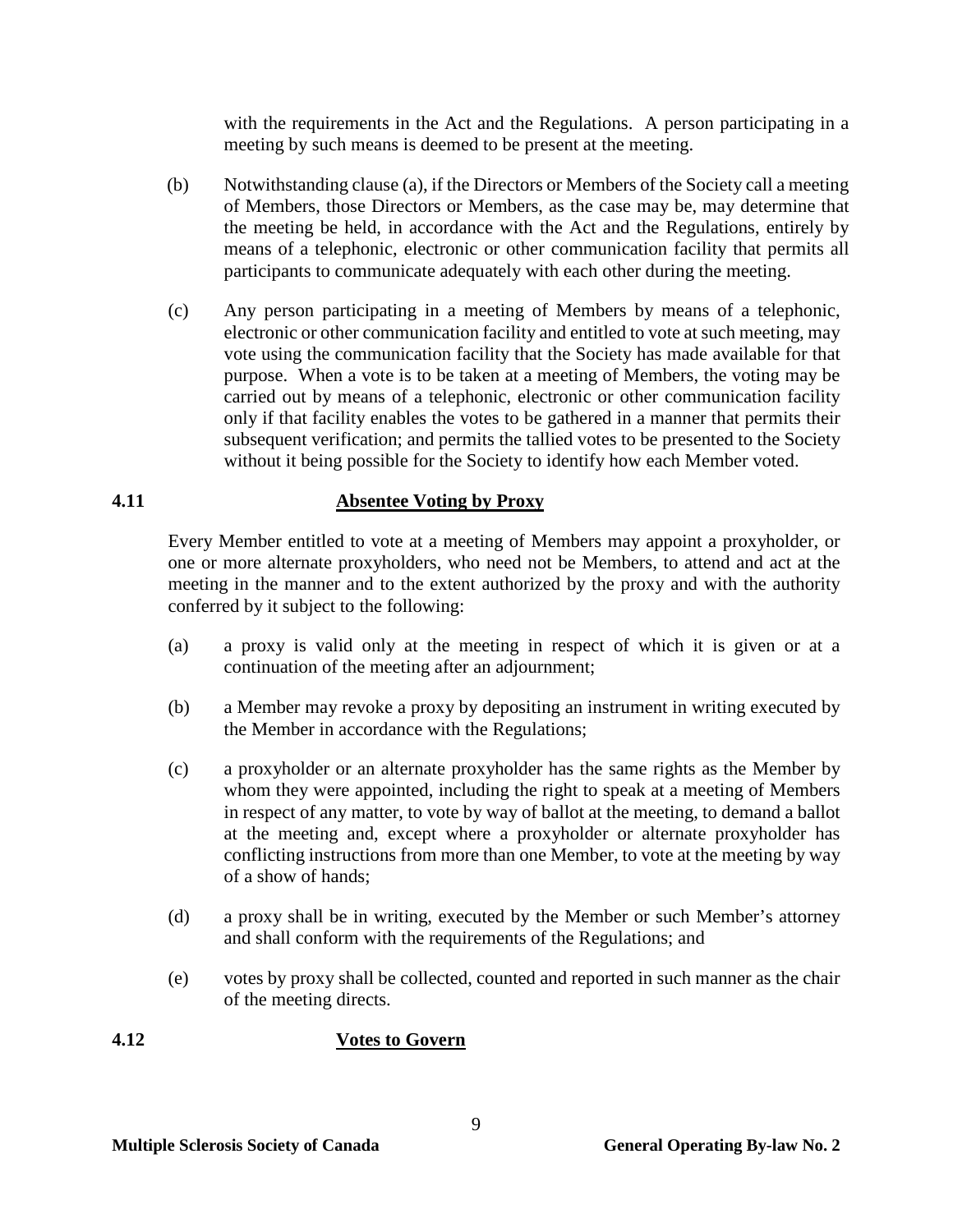At any meetings of the Members, every question shall, unless otherwise provided by the Articles or By-laws or by the Act, be determined by Ordinary Resolution. In case of an equality of votes, the chair of the meeting, in addition to an original vote, shall have a second or casting vote.

# <span id="page-13-0"></span>**4.13 Proposals at Annual Meetings**

Subject to compliance with section 163 of the Act, a Member entitled to vote at an annual meeting may submit to the Society notice of any matter that the Member proposes to raise at the annual meeting (a "Proposal"). Any such Proposal may include nominations for the election of Directors if the Proposal is signed by 500 Members or not less than five percent (5%) of the Members entitled to vote at the meeting, whichever is less. Subject to the Act, the Society shall include the Proposal in the notice of meeting and if so requested by the Member, shall also include a statement by the Member in support of the Proposal and the name and address of the Member. The Member who submitted the Proposal shall pay the cost of including the Proposal and any statement in the notice of meeting at which the Proposal is to be presented unless otherwise provided by Ordinary Resolution of the Members present at the meeting.

# <span id="page-13-1"></span>**4.14 Resolution in Lieu of Meeting**

A resolution in writing and signed by all the Members entitled to vote on that resolution at a meeting of Members is as valid as if it had been passed at a meeting of the Members, unless a written statement is submitted to the Society by a Director or by the public accountant in relation to their resignation, removal or replacement. A copy of every resolution of the Members shall be kept with the minutes of meetings of Members.

# **SECTION V DIRECTORS**

# <span id="page-13-3"></span><span id="page-13-2"></span>**5.01 Powers**

Subject to the Act and the Articles, the Board shall manage or supervise the management of the activities and affairs of the Society.

# <span id="page-13-4"></span>**5.02 Number of Directors**

The Articles provide for a minimum and maximum number of Directors.<sup>[1](#page-13-6)</sup> Commencing at the 2017 annual general meeting, the Board shall be fixed at fifteen (15) Directors. The size of the Board may change from time to time, provided the Board shall be composed of the fixed number of directors as determined by resolution of the Board.

# <span id="page-13-5"></span>**5.03 Qualifications**

<span id="page-13-6"></span> <sup>1</sup> Between 12 and 17.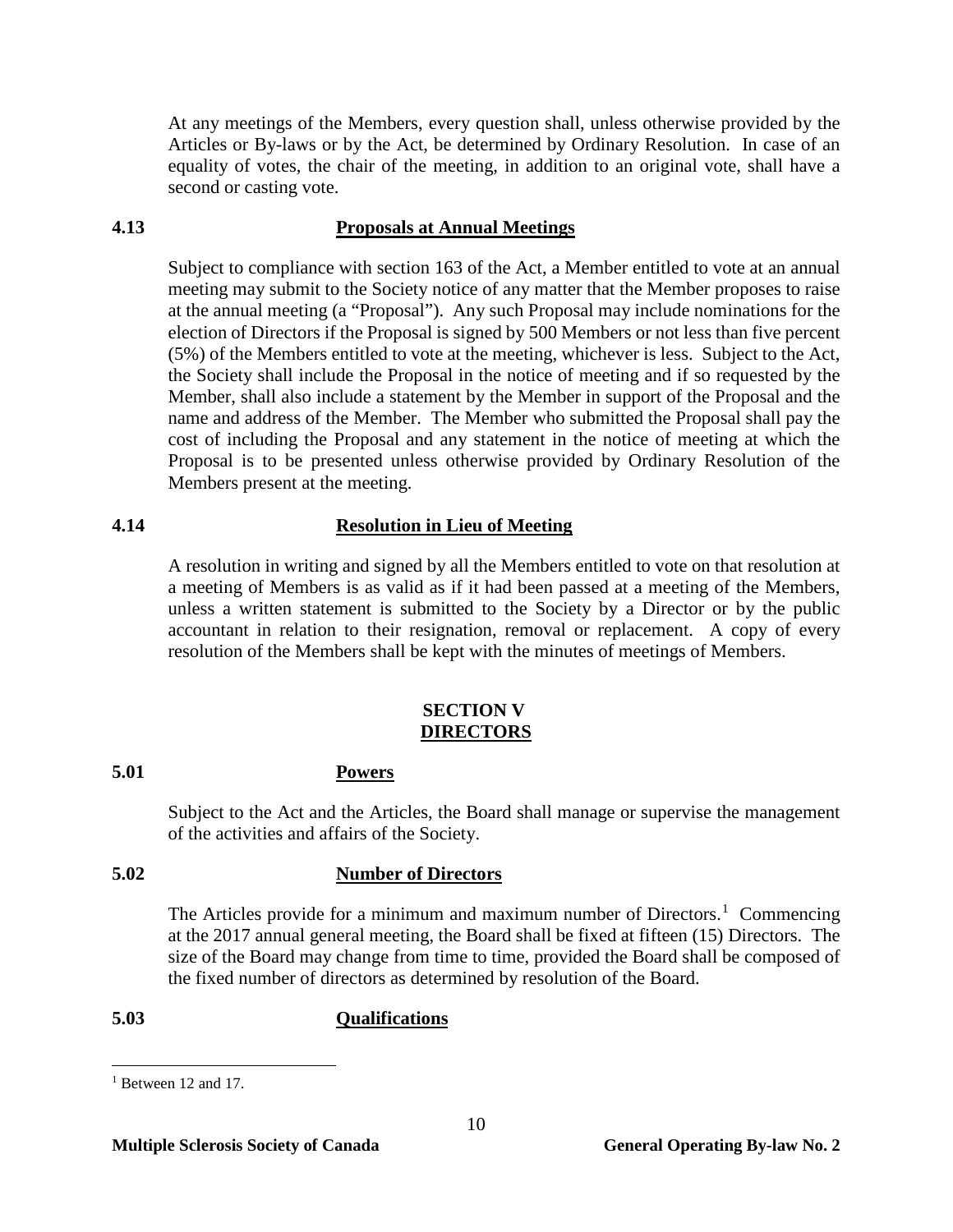Each Director shall be an individual who is not less than 18 years of age. Each Director shall be a Member of the Society. No person shall be a Director who

- (a) has been found by a court in Canada or elsewhere to be mentally incompetent;
- (b) who has the status of a bankrupt;
- (c) who is an "ineligible individual", as defined in the *Income Tax Act*;
- (d) is non-Arm's length from any senior staff or management, as defined in Operating Policies of the Board; or
- (e) receives or has received within a year of their election any employment remuneration either directly or indirectly from the Society in accordance with section 5.11.

# <span id="page-14-0"></span>**5.04 Composition of Board**

The Board will at all times include a minimum of one (1) and a maximum of five (5) Directors resident in each Division, with such number determined by the Board from time to time; provided that each such Director must provide proof of residency in the particular Division and otherwise meet any other requirements set forth in the Operating Policies and provided that the Past Chair shall be excluded when determining the number of Directors from specific Divisions. All Directors will exercise their duties as members of the Board in keeping with the requirement to act in good faith and exercise their duties in the best interests of the Society as a whole, independent of their place of residence. More than fifty percent (50%) of the Directors shall deal with each other and with each of the other Directors at Arm's length.

### <span id="page-14-1"></span>**5.05 Transition**

The terms of office held by the Directors of the Society shall be calculated pursuant to subsection 5.06(b). In computing the maximum number of years that a Director may hold office under subsection 5.06(d) or (e), the terms of office held by the Directors prior to continuance under the Act shall be included.

### <span id="page-14-2"></span>**5.06 Election of Directors and Term**

- (a) Subject to the Articles, Directors shall be elected by the Members by Ordinary Resolution at an annual meeting of Members at which an election of Directors is required.
- (b) The terms of office of Directors shall be three (3) years or as determined by Ordinary Resolution of the Board.
- (c) If Directors are not elected at a meeting of Members, the incumbent Directors shall continue in office until their successors are elected.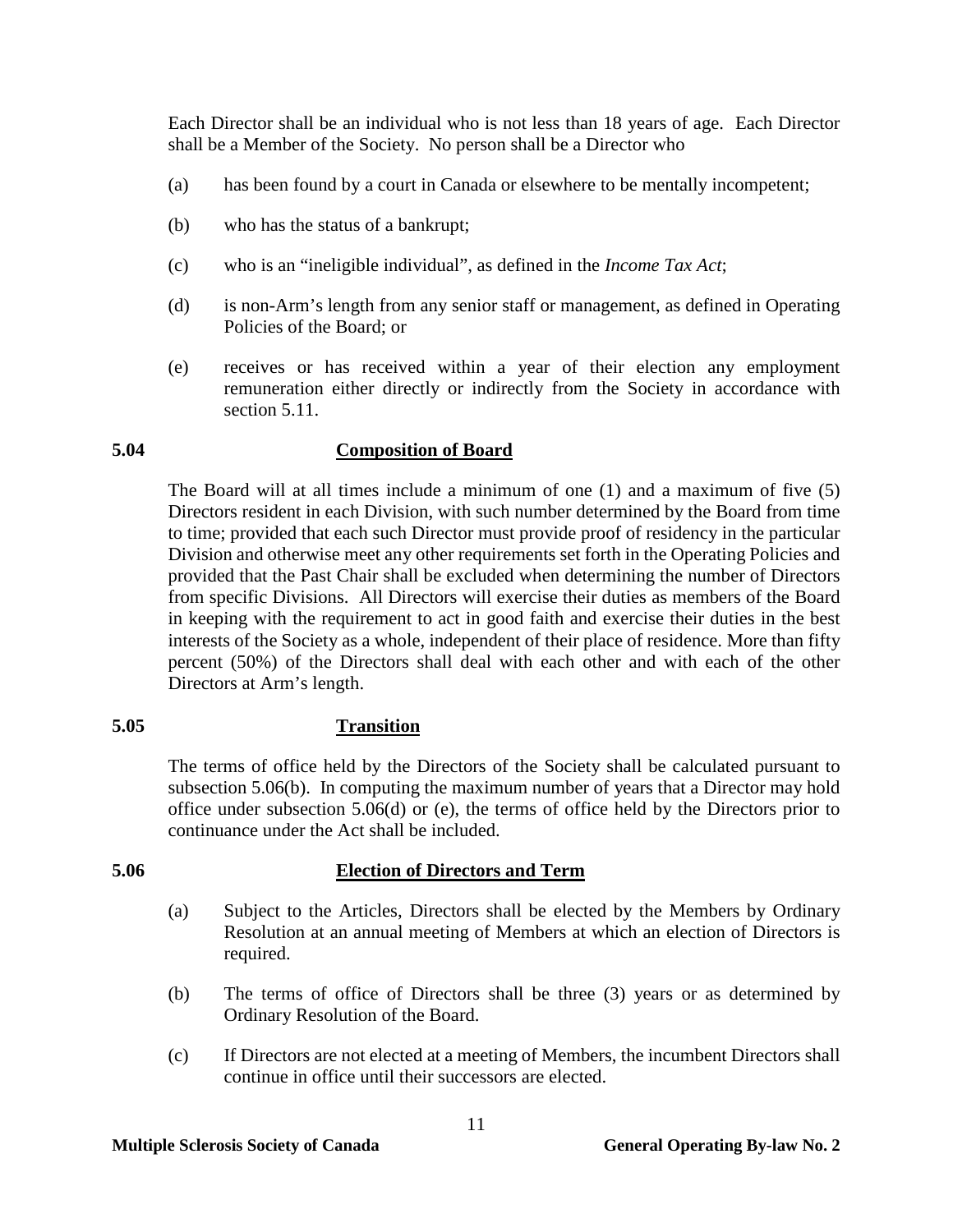- (d) Subject to section 5.06(e), Directors shall be eligible for re-election for a maximum of six (6) consecutive years; however, after a break from serving on the Board for a period of no less than one (1) year, the individual may once again be eligible for election.
- (e) Directors holding an Officer position in the final year of their second three (3) year term shall be eligible to continue as a Director beyond the maximum two terms of three years, up to a maximum consecutive term of ten (10) years, provided that in each of those additional years the Director holds an Officer position.
- (f) Nominations for candidates to serve on the Board may be made in two ways:

(i) By the Governance Committee. On an annual basis, the Governance Committee will identify the core skills and qualities required for the Board to govern effectively. The Governance Committee's work will be guided by the overriding principle that the Board shall include the voices of people with multiple sclerosis and people affected by multiple sclerosis as well as those who have experience with the Society's activities at the community level, including past Chairs. Once the core skills and qualities have been identified, the Governance Committee will solicit from the Board and other stakeholders the names of potential candidates that match the priority skills and qualities required for the Board. The Governance Committee will present a report to the Members for the election of Directors on the Corporation's website no less than four (4) days prior to the annual meeting, and such report will be prepared in accordance with the requirements of this By-law and the Operating Policies.

(ii) By Member Nominations. Any Member may nominate a candidate for election to the Board by providing in writing to the Secretary of the Corporation, no less than fourteen (14) days prior to the annual meeting, the following information: the name of the candidate, a summary of the candidate's skills, experience and qualifications to serve on the Board, as well as written confirmation from the candidate that he/she is willing and available to serve on the Board should he/she be elected and that he/she meets the qualifications to serve on the Board as set out in Section 5.03. The Governance Committee will review all nominations received from Members and will ensure such candidates are included, along with a summary of their qualifications, in the report to the Members for the election of Directors referenced in paragraph (f)(i) above.

### <span id="page-15-0"></span>**5.07 Ceasing to Hold Office**

A Director ceases to hold office when the Director dies, resigns, is removed from office by the Members in accordance with section 5.09, or no longer fulfils all of the qualifications to be a Director set out in section 5.03, as determined in the sole discretion of the Board. Where a person is no longer a Director, then such person shall be deemed to have also automatically resigned as an Officer, or Committee member, as applicable, provided that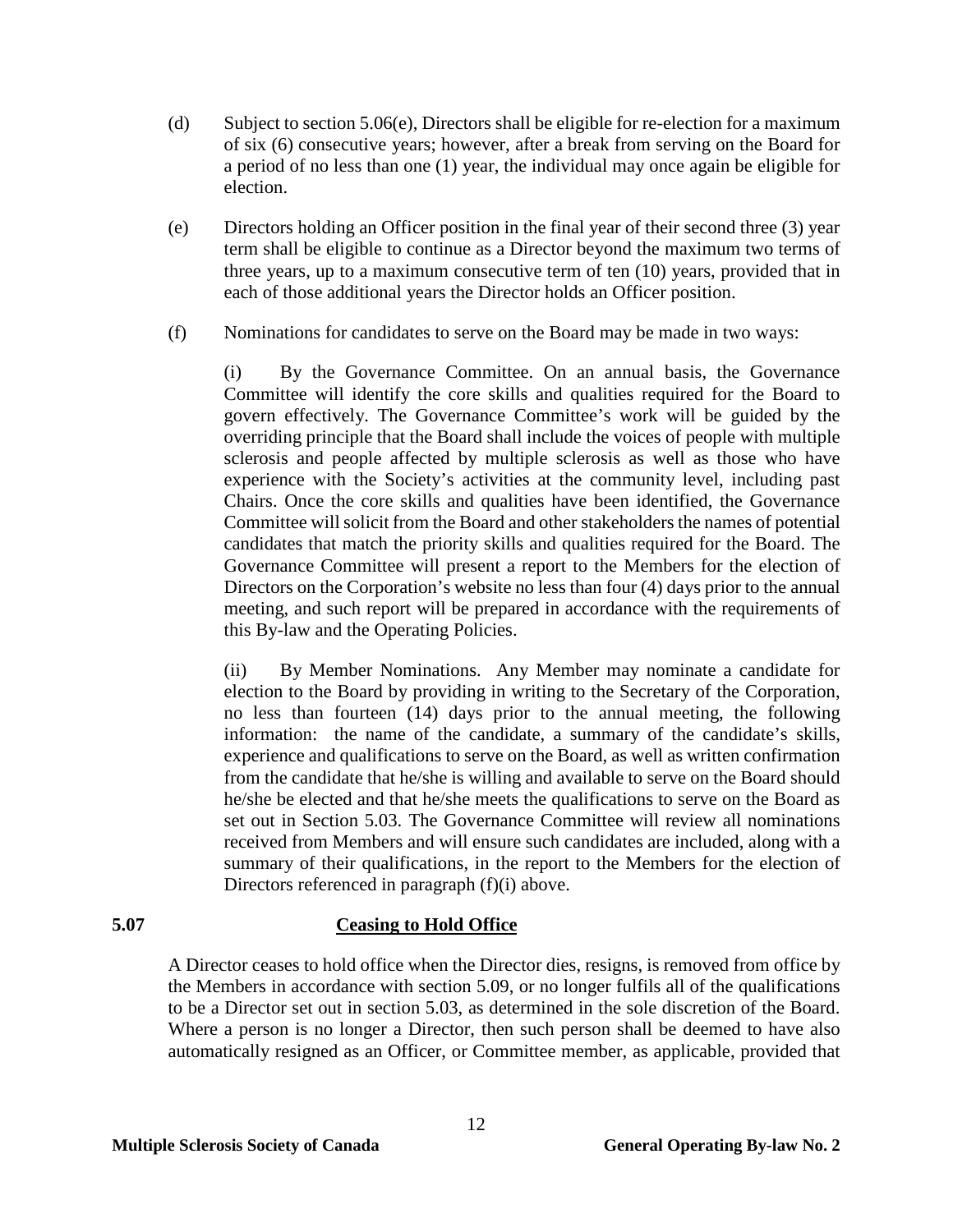the Board may in its discretion subsequently re-appoint such individual as an Officer, or Committee member if the Board deems it appropriate in the circumstances.

#### <span id="page-16-0"></span>**5.08 Resignation**

A resignation of a Director becomes effective at the time a written resignation is sent to the Society or at the time specified in the resignation, whichever is later.

# <span id="page-16-1"></span>**5.09 Removal**

The Members may, by Ordinary Resolution, passed at a meeting of Members, remove any Director from office before the expiration of the Director's term and may elect a qualified individual to fill the resulting vacancy for the remainder of the term of the Director so removed, failing which such vacancy may be filled by the Board. A vacancy on the Board from among the Directors residing in a particular Division shall be filled by another Director from the same Division as the vacating Director.

# <span id="page-16-2"></span>**5.10 Filling Vacancies**

In accordance with and subject to the Act and the Articles, a quorum of the Board may fill a vacancy in the Board, except a vacancy resulting from an increase in the number or the minimum or maximum number of Directors, or from a failure of the Members to elect the number of Directors required to be elected at any meeting of Members. If there is not a quorum of the Board, or if the vacancy has arisen from a failure of the Members to elect the number of Directors required to be elected at any meeting of Members, the Board shall forthwith call a special meeting of Members to fill the vacancy. If the Board fails to call such meeting or if there are no Directors then in office, any Member may call the meeting. A Director appointed or elected to fill a vacancy holds office for the unexpired term of their predecessor. A vacancy on the Board from among the Directors residing in a particular Division shall be filled by another individual residing in the same Division as the vacating Director.

## <span id="page-16-3"></span>**5.11 Remuneration of Directors**

As required by the Articles, Directors shall serve without remuneration and no Director shall directly or indirectly receive any profit from his or her position as such, provided that a Director may be reimbursed for reasonable expenses incurred in performing his or her duties.

### <span id="page-16-4"></span>**5.12 Conflict of Interest**

Every Director and Officer shall disclose to the Society the nature and extent of any interest that the Director or Officer has in a material contract or material transaction, whether made or proposed, with the Society, in accordance with the manner and timing provided in section 141 of the Act.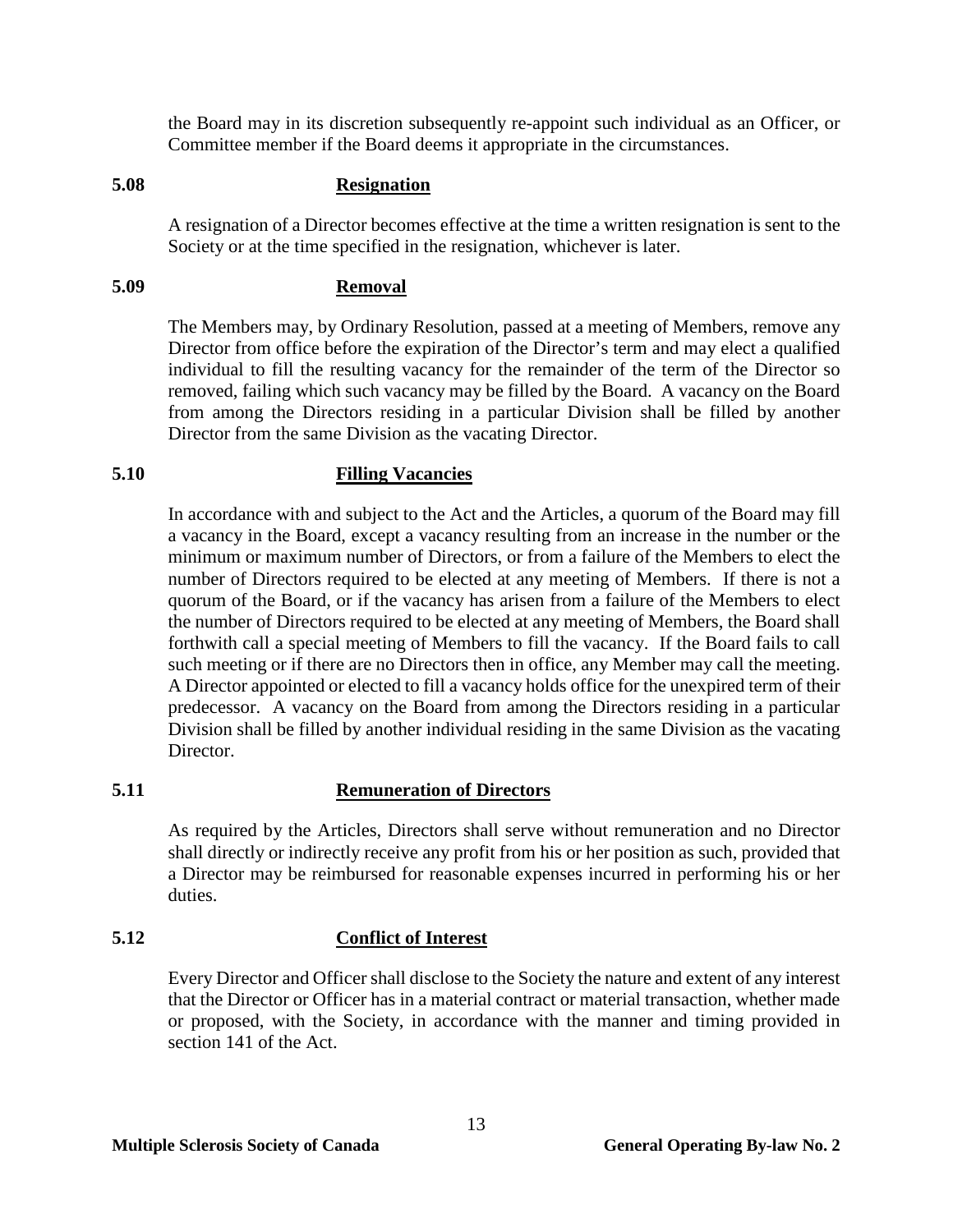# <span id="page-17-0"></span>**5.13 Confidentiality**

Every Director, Officer, Committee member, employee and volunteer, shall respect the confidentiality of matters brought before the Board or before any Committee of the Board. Employees and volunteers shall also keep confidential matters that come to their attention as part of their employment or volunteer activities.

# <span id="page-17-1"></span>5.14 **Use of Funds**

- (a) The Board has an obligation to ensure that all funds received by the Society are used to further its charitable purposes and that the Society complies with any limitations, conditions, terms of reference, directions or other restrictions imposed by donors or grantors including but not limited to those imposed by governments at all levels, their crown corporations, agencies, and authorities established by them to regulate lotteries and gaming.
- (b) To the extent required to comply with paragraph (a) and local requirements for receiving lottery or gaming funds, the Board may delegate to local individuals or a local body (such as a local council) limited but sufficient powers to oversee the activities and affairs of the Society within that local jurisdiction, including without limitation signing authority on behalf of the Society. Notwithstanding this permitted delegation, the Board may not delegate any specific powers that may not be delegated by any board pursuant to subsection 138(2) of the Act. To the extent that a decision required to be delegated to local individuals or a local body can only be made by the Board, the Board shall make the decision in consultation with and giving due deference to the advice of the local individuals or local body, as applicable.

# **SECTION VI MEETINGS OF DIRECTORS**

# <span id="page-17-3"></span><span id="page-17-2"></span>**6.01 Calling of Meetings**

Meetings of the Board may be called by the Chair of the Board, the Vice-Chair of the Board or any two (2) Directors at any time.

# <span id="page-17-4"></span>**6.02 Place of Meetings**

Meetings of the Board may be held at the registered office of the Society or at any other place within or outside of Canada, as the Board may determine.

# <span id="page-17-5"></span>**6.03 Notice of Meeting**

Notice of the time and place for the holding of a meeting of the Board shall be given in the manner provided in section [12.01](#page-25-2) of this By-law to every Director of the Society not less than 48 hours before the time when the meeting is to be held. Notice of a meeting shall not be necessary if all of the Directors are present, and none objects to the holding of the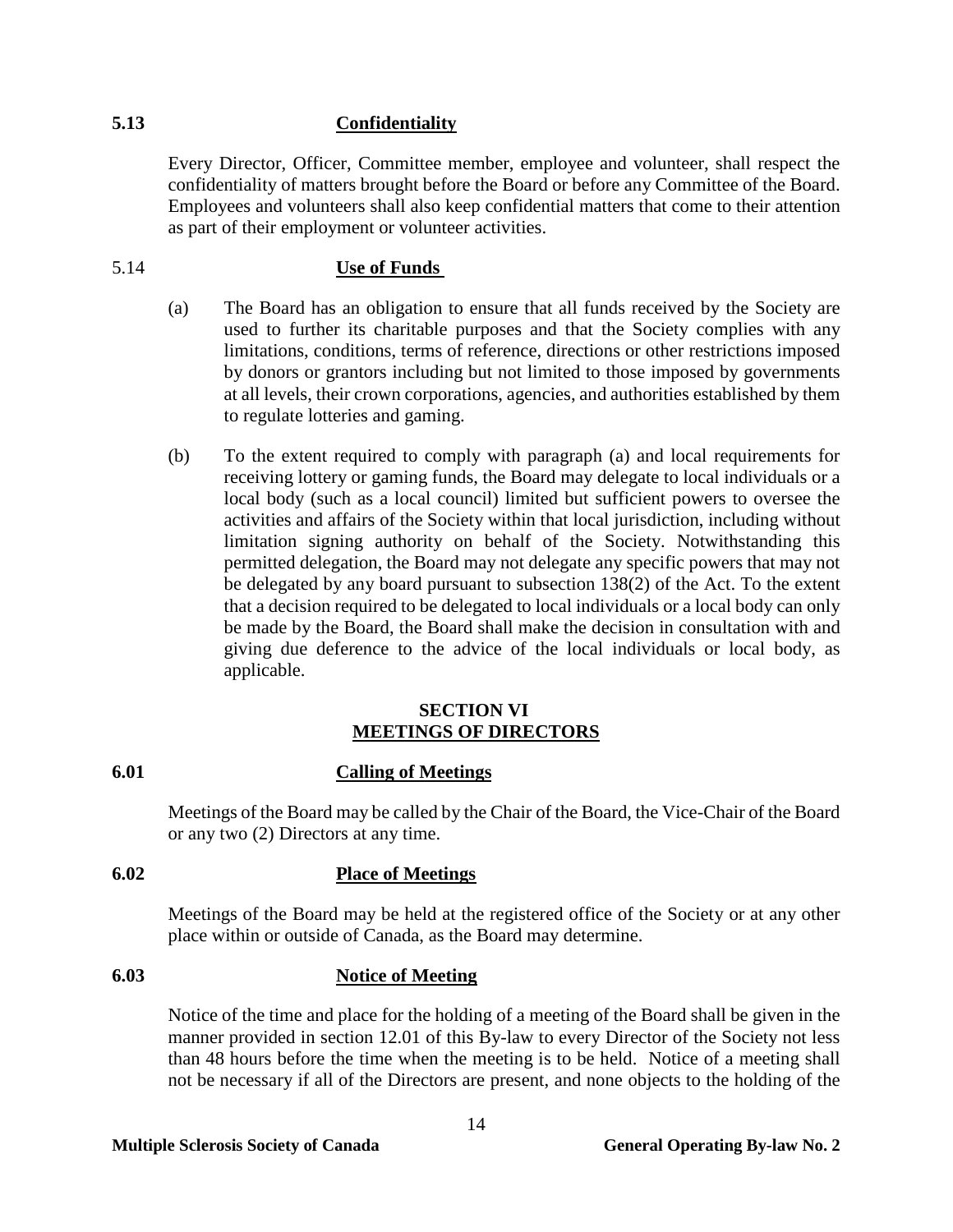meeting, or if those absent have waived notice of or have otherwise signified their consent to the holding of such meeting. Notice of an adjourned meeting is not required if the time and place of the adjourned meeting is announced at the original meeting. Unless the Bylaw otherwise provides, no notice of meeting need specify the purpose or the business to be transacted at the meeting except that a notice of meeting of Directors shall specify any matter referred to in subsection 138(2) of the Act that is to be dealt with at the meeting.

#### <span id="page-18-0"></span>**6.04 Regular Meetings**

The Board may appoint a day or days in any month or months for regular meetings of the Board at a place and hour to be named. A copy of any resolution of the Board fixing the place and time of such regular meetings of the Board shall be sent to each Director forthwith after being passed, but no other notice shall be required for any such regular meeting except if notice is required to be given because a matter referred to in subsection 138(2) of the Act, is to be dealt with at the meetings.

# <span id="page-18-1"></span>**6.05 Participation at Meeting by Telephone or Electronic Means**

If all of the Directors consent, a Director may, in accordance with the Regulations, participate in a Board meeting, by means of a telephonic, electronic or other communications facility that permits all participants to communicate adequately with each other during the meeting. A Director participating in the meeting by such means shall be deemed for the purposes of the Act to have been present at that meeting. A consent pursuant to this section may be given before or after the meeting to which it relates and may be given with respect to all meetings of the Board and Committees of the Board.

# <span id="page-18-2"></span>**6.06 Quorum**

A majority of the number of Directors specified in the Articles constitutes a quorum at any meeting of the Board. For the purpose of determining quorum, a Director may be present in person, or, if authorized under this By-law, by teleconference and/or by other electronic means.

### <span id="page-18-3"></span>**6.07 Votes to Govern**

Each Director may exercise one (1) vote. At all meetings of the Board, every question shall be decided by a majority of the votes cast on the question. In case of an equality of votes, the chair of the meeting in addition to an original vote shall have a second or casting vote.

#### <span id="page-18-4"></span>**6.08 Resolutions in Writing**

A resolution in writing, signed by all the Directors entitled to vote on that resolution at a Board meeting, shall be as valid as if it had been passed at a Board meeting. A copy of every such resolution in writing shall be kept with the minutes of the proceedings of the Board or Committee of Directors.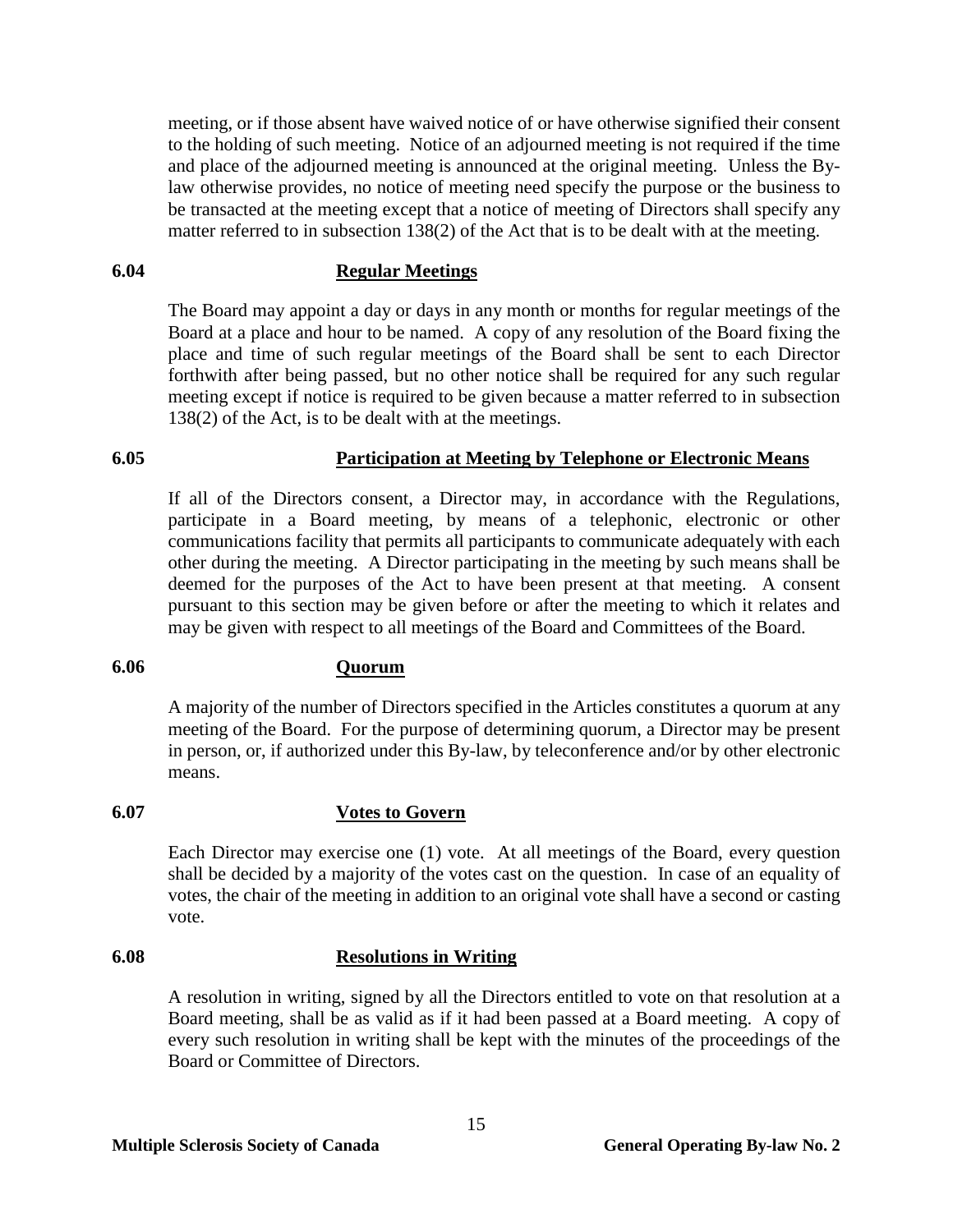# **SECTION VII OFFICERS**

# <span id="page-19-1"></span><span id="page-19-0"></span>**7.01 Appointment**

Except in the case of the Chief Executive Officer who shall not be a Director, the Board shall appoint the Officers of the Society from among themselves. The Board may specify their duties and, subject to the Act, delegate to such Officers the power to manage the affairs of the Society. Two or more offices may be held by the same person, other than in the case of the Chair. The Chair of the Board, Vice-Chair of the Board, Secretary and Treasurer shall constitute the National Executive Committee.

# <span id="page-19-2"></span>**7.02 Description of Offices**

Unless otherwise specified by the Board (which may, subject to the Act, modify, restrict or supplement such duties and powers), the offices of the Society, if designated and if Officers are appointed thereto, shall have the following duties and powers associated therewith as well as such other duties and powers as the Board may specify from time to time in the Operating Policies or by resolution:

- (a) **Chair of the Board** The Chair of the Board shall be a Director. The Chair of the Board shall, when present, preside at all meetings of the Board and of the Members. The Chair shall also be an *ex-officio* member of all Committees of the Society.
- (b) **Vice-Chair of the Board** The Vice-Chair of the Board, if one is to be appointed, shall be a Director. If the Chair of the Board is absent or is unable or refuses to act, the Vice-Chair of the Board, if any, shall, when present, preside at all meetings of the Board and of the Members.
- (c) **Chief Executive Officer** The Board may appoint a Chief Executive Officer of the Society who shall be responsible for implementing the strategic plans and policies of the Society. The Chief Executive Officer shall, subject to the authority of the Board, have general supervision of the affairs of the Society.
- (d) **Secretary** If appointed, the Secretary shall attend and be the Secretary of all meetings of the Board and Members. The Secretary shall enter or cause to be entered in the Society's minute book, minutes of all proceedings at such meetings; the Secretary shall give, or cause to be given, as and when instructed, notices to Members, Directors, the public accountant and members of Committees; the Secretary shall be the custodian of all books, papers, records, documents and other instruments belonging to the Society. The Secretary shall be a Director.
- (e) **Treasurer** The Treasurer shall be responsible for the maintenance of proper accounting records in compliance with the Act as well as the deposit of money, the safekeeping of securities and the disbursement of funds of the Society; whenever required, the Treasurer shall render to the Board an account of all such person's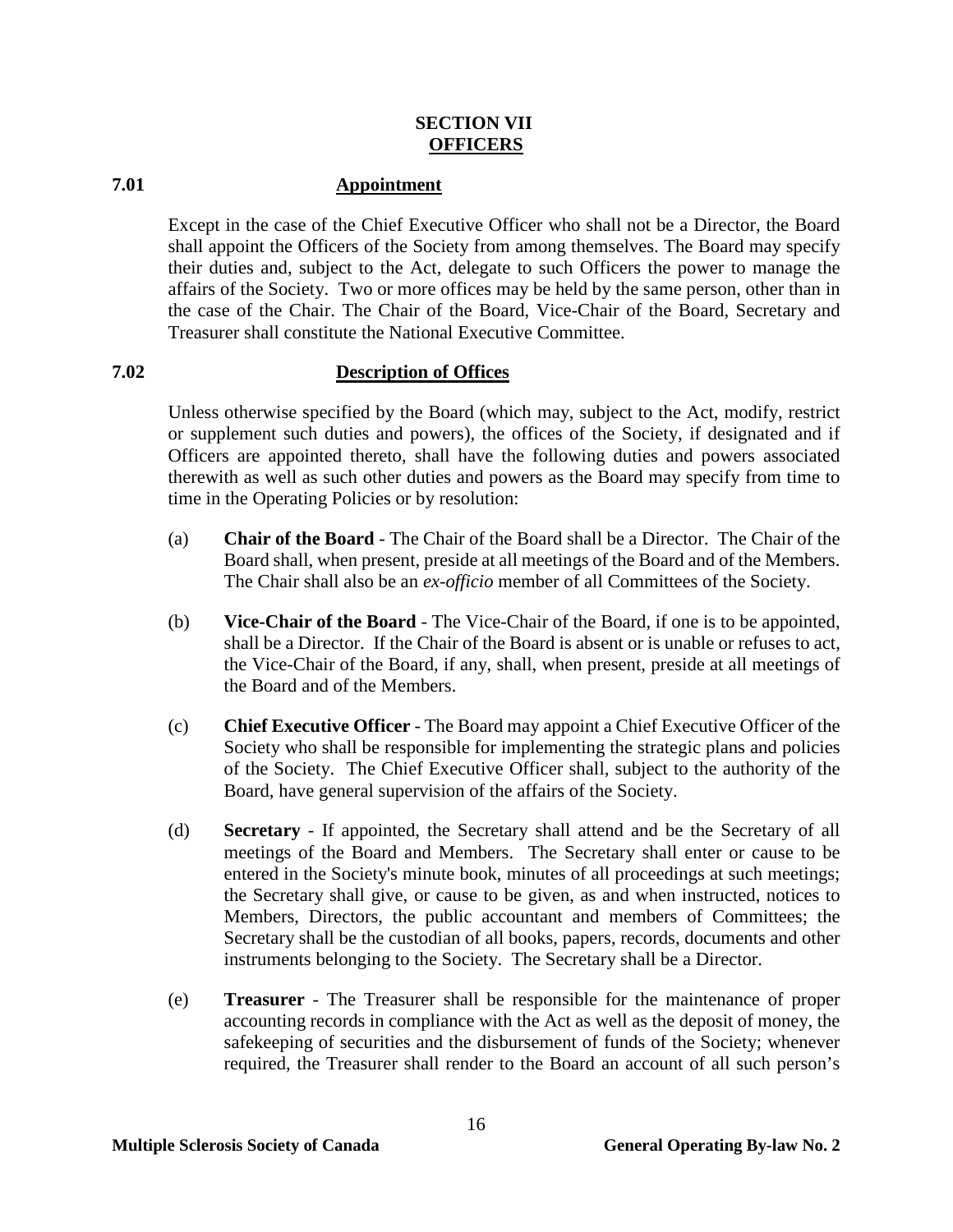transactions as Treasurer and of the financial position of the Society. The Treasurer shall be a Director.

The duties of all other Officers of the Society shall be such as the terms of their engagement call for or the Board or the Chair requires of them. The Board may from time to time and subject to the Act, vary, add to or limit the powers and duties of any Officer.

### <span id="page-20-0"></span>**7.03 Term of Office**

Officers shall hold their position for a period of one (1) year or as may otherwise be determined by the Board. Where an Officer is appointed by the Board to fill a vacancy the Officer will hold their position until the first meeting of the Board immediately following the annual general meeting. An Officer may hold a position for a maximum of four consecutive (4) years.

# <span id="page-20-1"></span>**7.04 Vacancy in Office**

In the absence of a written agreement to the contrary, the Board may remove, whether for cause or without cause, any Officer of the Society. Unless so removed, an Officer shall hold office until the earlier of:

- (a) the Officer's successor being appointed;
- (b) the Officer's resignation;
- (c) such Officer ceasing to be a Director (if a necessary qualification of this appointment); or
- (d) such Officer's death.

If the office of any Officer of the Society shall be or become vacant, the Board may appoint a person to fill such vacancy.

### **SECTION VIII COMMITTEES**

### <span id="page-20-3"></span><span id="page-20-2"></span>**8.01 Committees**

The Board may from time to time appoint any Committee or other advisory body, as it deems necessary or appropriate for such purposes and, subject to the Act, with such powers as the Board shall see fit. In appointing members of Committees, the Board shall ensure that each Committee shall include a Director who shall sit as a member of the Committee, which Director may be the Chair who shall be an *ex-officio* member of all Committees of the Society. Any Committee member may be removed by the Board. Unless otherwise determined by the Board, a Committee shall have the power to fix its quorum at not less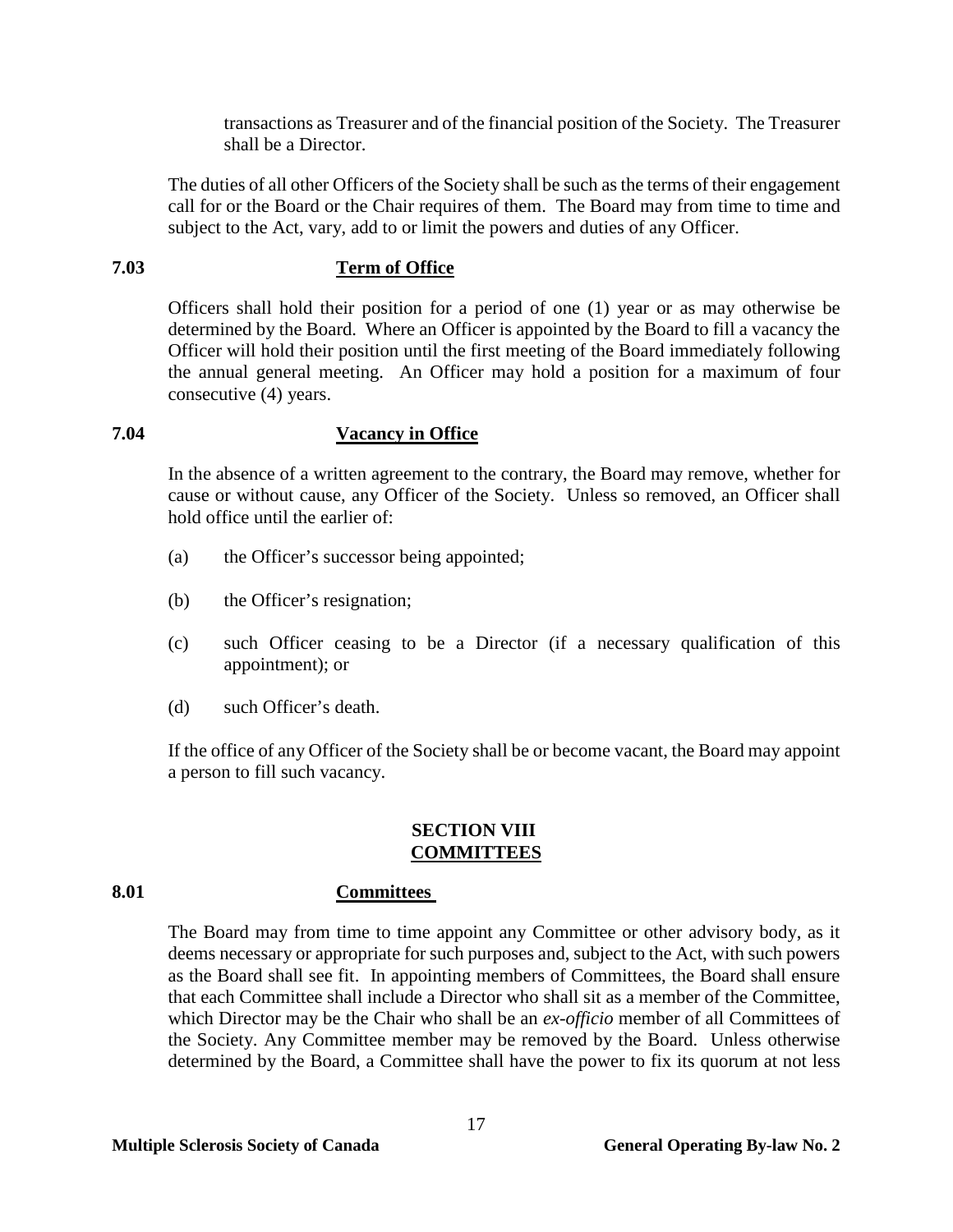than a majority of its members, to elect its chair and to otherwise regulate its procedure. The Committee terms of reference and procedures relating to such Committees shall be set forth in the Operating Policies.

# <span id="page-21-0"></span>**8.02 Governance Committee**

The Board will establish a Governance Committee, the details of which shall be set forth in the Operating Policies, the duties of which shall include the selection and/or review of Director candidates for election by Members in accordance with section 5.06(f).

# <span id="page-21-1"></span>**8.03 National Executive Committee**

Subject to the Act, the Board may appoint from their number a National Executive Committee and delegate to the National Executive Committee any of the powers of the Board, except those which may not be delegated by the Board pursuant to subsection 138(2) of the Act. Unless otherwise determined by the Board, such a Committee shall have the power to fix its quorum at not less than a majority of its members, to elect its chair and to otherwise regulate its procedure. The Chair of the Board, Vice-Chair of the Board, Secretary and Treasurer shall constitute the National Executive Committee.

# **SECTION IX PROTECTION OF DIRECTORS, OFFICERS AND OTHERS**

### <span id="page-21-3"></span><span id="page-21-2"></span>**9.01 Duties of Directors and Officers**

Every Director and Officer in exercising such person's powers and discharging such person's duties shall act honestly and in good faith with a view to the best interests of the Society and shall exercise the care, diligence and skill that a reasonably prudent person would exercise in comparable circumstances. Every Director and Officer of the Society shall comply with the Act, the Regulations, Articles, By-laws, Operating and other policies of the Society.

# <span id="page-21-4"></span>**9.02 Limitation of Liability**

No Director or Officer shall be liable for the acts, receipts, neglects or defaults of any other Director or Officer or employee, or for joining in any receipt or other act for conformity, or for any loss, damage or expense happening to the Society through the insufficiency or deficiency of title to any property acquired for or on behalf of the Society, or for the insufficiency or deficiency of any security in or upon which any of the money of the Society shall be invested, or for any loss or damage arising from the bankruptcy, insolvency or tortious acts of any person with whom any of the money, securities or effects of the Society shall be deposited, or for any loss occasioned by any error of judgment or oversight on the Director or Officer's part, or for any other loss, damage or misfortune which shall happen in the execution of such person's duties of office, unless the same are occasioned by the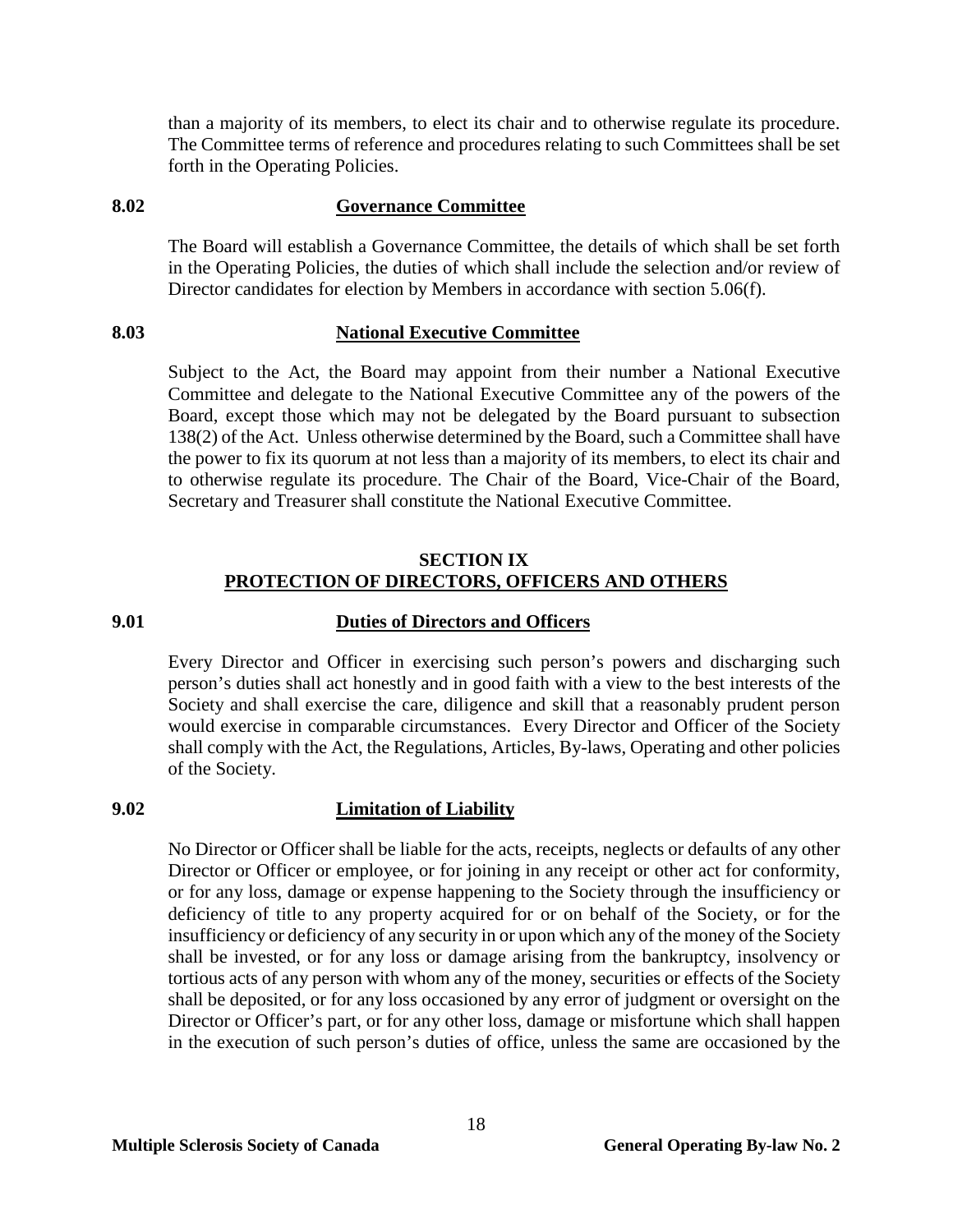Director or Officer's own wilful neglect or default or otherwise result from the Director or Officer's failure to act in accordance with the Act and the Regulations.

# <span id="page-22-0"></span>**9.03 Indemnification**

Subject to the Act, the Society may indemnify a Director or Officer of the Society, a former Director or Officer of the Society, a Committee member or former Committee member, or another individual described in section 151(1) of the Act against all costs, charges and expenses, including an amount paid to settle an action or satisfy a judgment, reasonably incurred by such person in respect of any civil, criminal, administrative or investigative action or other proceeding in which the individual is involved because of that association with the Society if,

- (a) the individual acted honestly and in good faith with a view to the best interests of the Society; or
- (b) in the case of a criminal or administrative action or proceeding that is enforced by a monetary penalty, the individual had reasonable grounds for believing that their conduct was lawful.

The Society may indemnify such person in all such other matters, actions, proceedings and circumstances as may be permitted by the Act or the law. Nothing in this By-law shall limit the right of any person entitled to indemnity to claim indemnity apart from the provisions of this By-law.

# <span id="page-22-1"></span>**9.04 Insurance**

Subject to the Act, the Society may purchase and maintain insurance for the benefit of any person entitled to be indemnified by the Society pursuant to the Act and section 9.03 of this By-law as the Board may determine from time to time against any liability incurred by the individual in the individual's capacity as a Director or an Officer of the Society or otherwise; provided that due consideration is first given to the requirements under the *Charities Accounting Act* (Ontario) for the purchase of directors and officers liability insurance.

# <span id="page-22-2"></span>**9.05 Advances**

The Society may advance money to a Director, Officer, Committee member, or other individual referred to in section [9.03](#page-22-0) for the costs, charges and expenses of a proceeding referred to in section 9.03.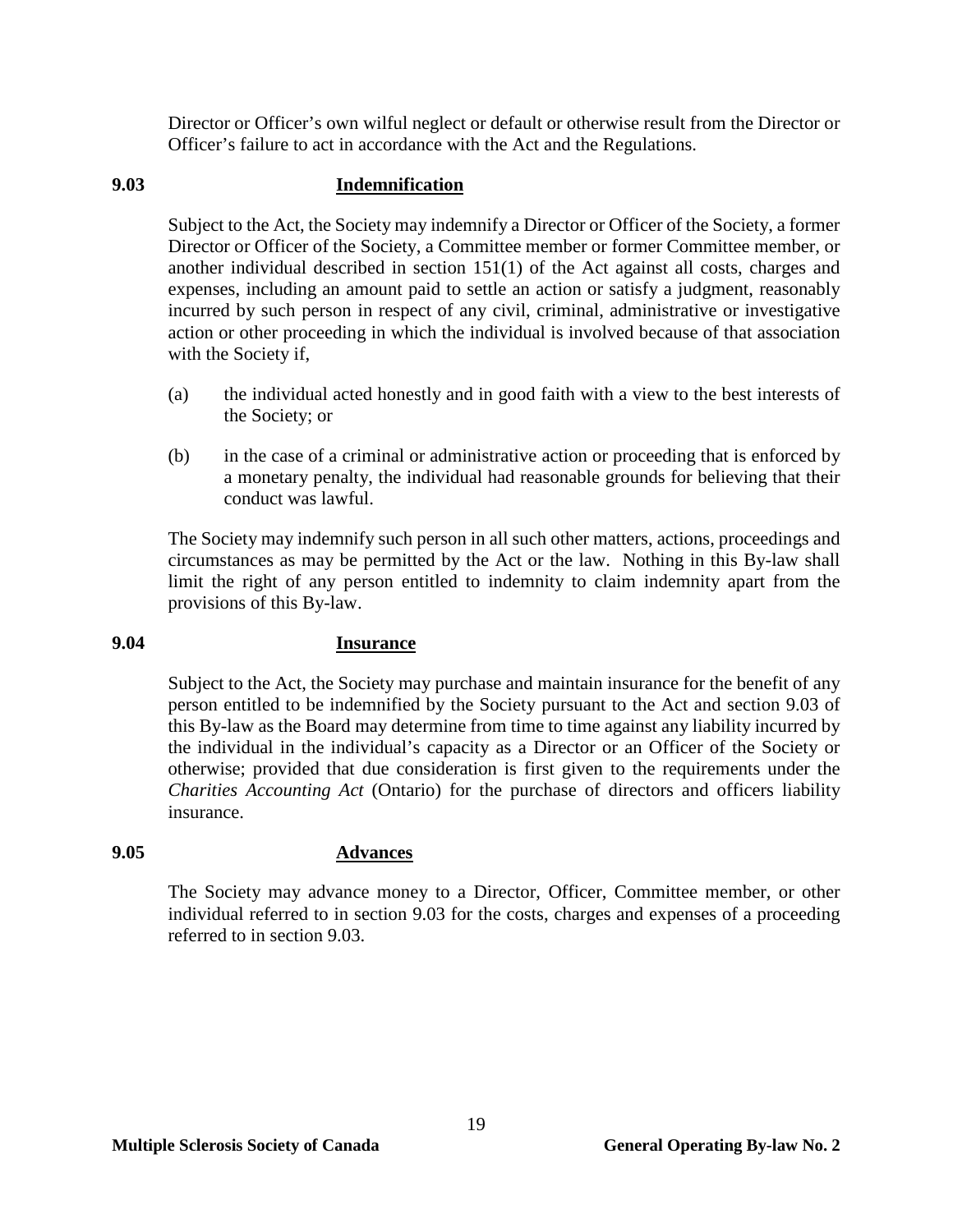#### **SECTION X DIVISIONS AND CHAPTERS**

#### <span id="page-23-1"></span><span id="page-23-0"></span>**10.01 Application**

This Section X applies to all areas within Canada excluding Quebec (which is addressed separately in Section XI).

#### <span id="page-23-2"></span>**10.02 Divisions**

For the purposes of administering the affairs of the Society, the Board shall divide the geographic area of Canada within which it operates into designated Divisions and name those Divisions. The Board may establish and approve Operating Policies relating to the local activities and the engagement of local volunteers (including those serving on local councils) within such Divisions. Except as set out in this section, the Divisions shall operate under the authority of the Chief Executive Officer or designate.

### <span id="page-23-3"></span>**10.03 Chapters**

For the purposes of administering the affairs of the Society, the Board may divide the geographic areas of designated Divisions into local Chapters and name those Chapters. The Board may establish and approve Operating Policies relating to the local activities and the engagement of local volunteers (including those serving on local councils) within such Chapters. Except as set out in this section, the Chapters shall operate under the authority of the Chief Executive Officer or designate.

#### **SECTION XI QUEBEC**

#### <span id="page-23-5"></span><span id="page-23-4"></span>**11.01 Quebec Division and Chapter**

Quebec's incorporated Division and the Quebec incorporated Chapters created under the previous General Operating By-law No. 1 are continued under this By-law.

#### **11.02 Affiliation Agreement**

Quebec's incorporated Divisions and Chapters shall be required to enter into an affiliation agreement, or a similar type of agreement, with the Society. The affiliation agreements shall, as much as possible, require that incorporated Divisions and Chapters comply with the Articles and By-laws of the Society, any strategic plan of the Society in effect from time to time, and any trade-mark policies and other policies established by the Society from time to time.

#### <span id="page-23-6"></span>**11.03 Board Intervention in Divisional Affairs**

The Board may intervene in Quebec's Divisional affairs if circumstances so require,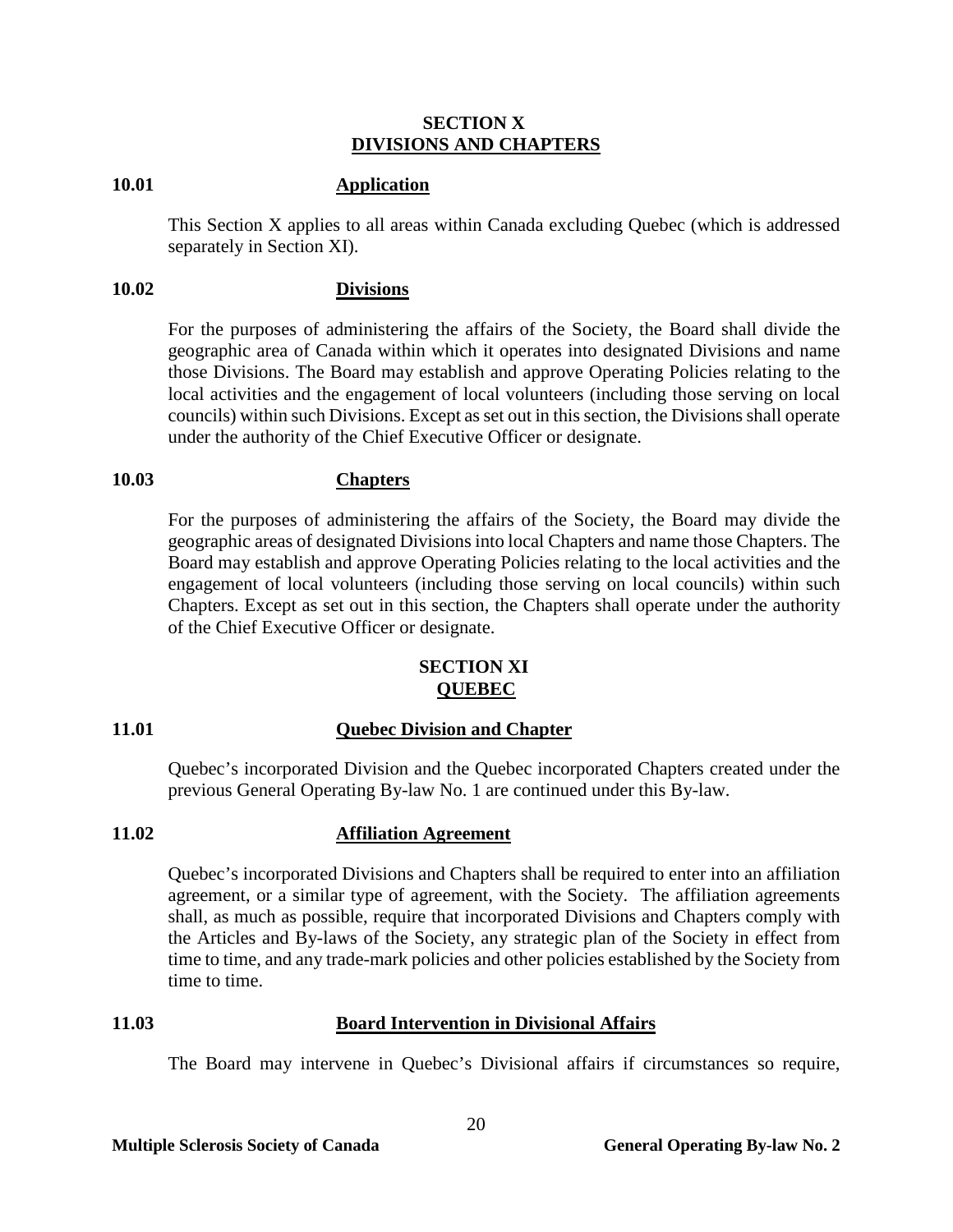without proceeding immediately to suspension or termination and the Board may impose such sanctions or require the Division to carry out such remedial solutions as the Board may determine to be necessary or advisable in the circumstances. The Board's intervention in Divisional affairs shall be carried out in the sole discretion of the Board and shall take place in accordance with any procedures set forth in the Operating Policies or in the Divisional affiliation agreement.

#### <span id="page-24-0"></span>**11.04 Divisional Board Intervention in Chapter Affairs**

Quebec's Divisional Board may intervene in Quebec Chapter affairs, if circumstances so require, without proceeding immediately to suspension or termination and the Divisional Board may impose such sanctions or require the Chapter to carry out such remedial solutions as the Divisional Board may determine to be necessary or advisable in the circumstances. The Divisional Board's intervention in Chapter affairs shall be carried out in the sole discretion of the Divisional Board and may be further described in the Operating Policies or in the Chapter affiliation agreement.

# <span id="page-24-1"></span>**11.05 Termination of Quebec's Incorporated Division and Chapters**

Quebec's incorporated Division or its incorporated Chapters may be terminated as a Division or Chapter of the Society in accordance with the terms of its affiliation agreement. Quebec's incorporated Division or its incorporated Chapters may also dissolve according to the provisions of its incorporating legislation and shall provide immediate notice to the Society regarding any such intended dissolution.

### <span id="page-24-2"></span>**11.06 Termination Obligations**

Upon termination of Quebec's incorporated Division or its incorporated Chapters, the Division or Chapter shall comply with the provisions contained in the applicable affiliation agreement, as well as the following directives:

- (a) all usage of the Division and Chapter name and Society trade-marks shall immediately cease;
- (b) the Division or Chapter shall return all materials which have been provided by the Society to the Division or by the Division to the Chapter;
- (c) the Division or Chapter shall destroy all letterhead and other similar material on which the name of the Society appears; and
- (d) the Division or Chapter shall immediately comply with all financial and other directives provided by the national office of the Society, including provision of all financial information regarding the affairs of the Division or Chapter to the national office of the Society.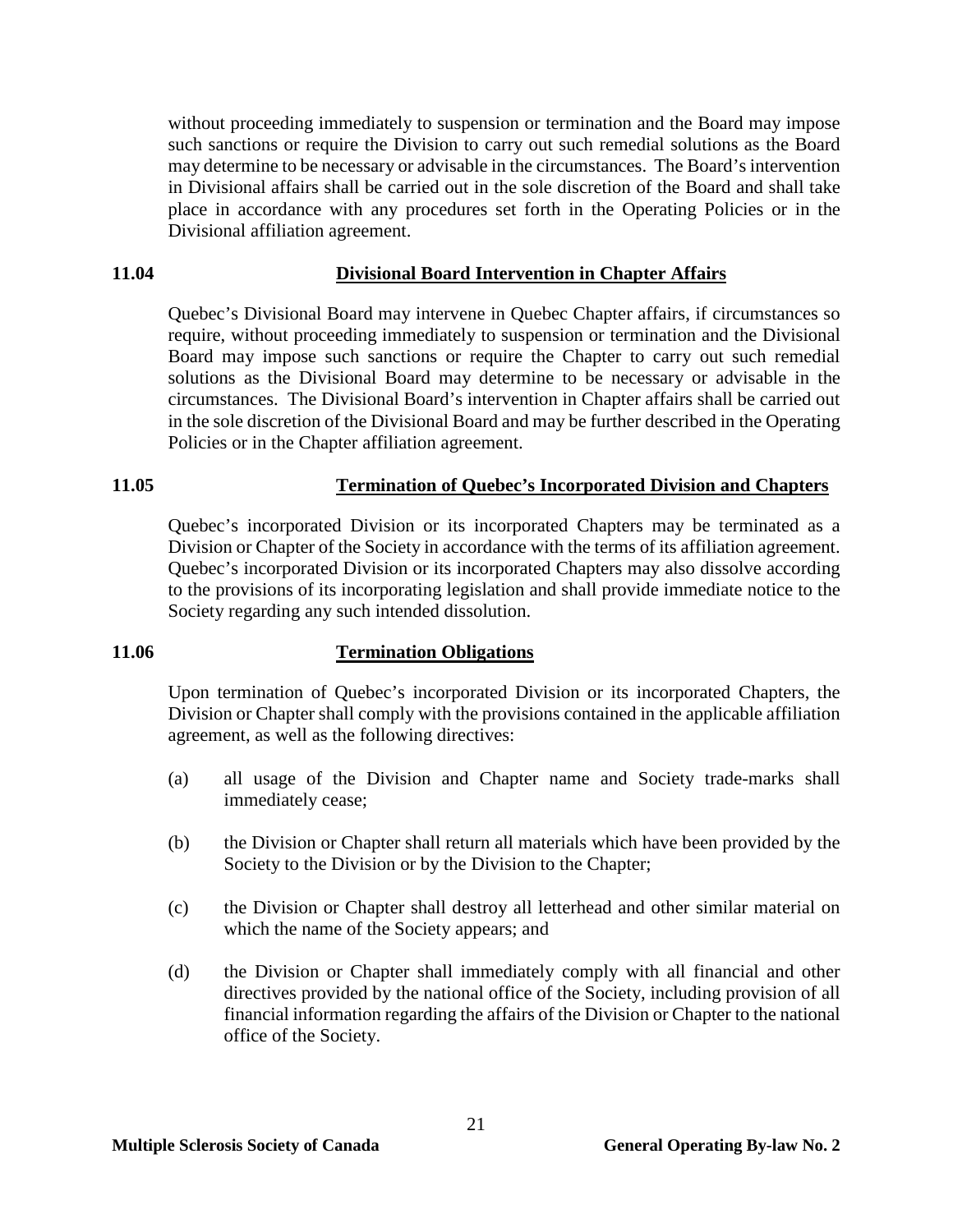# <span id="page-25-0"></span>**11.07 Indemnity**

Subject to the Act, the Society may indemnify a Quebec Divisional director or a Quebec Chapter director or a former Quebec Divisional director or Quebec Chapter director against all costs, charges and expenses, including an amount paid to settle an action or satisfy a judgment, reasonably incurred by such person in respect of any civil, criminal, administrative or investigative action or other proceeding in which the individual is involved because of that association with the Society, incorporated Division or incorporated Charter, as applicable, if,

- (e) the individual acted honestly and in good faith with a view to the best interests of its incorporated Division or Chapter; or
- (f) in the case of a criminal or administrative action or proceeding that is enforced by a monetary penalty, the individual had reasonable grounds for believing that their conduct was lawful.

The Society may indemnify such person in all such other matters, actions, proceedings and circumstances as may be permitted by the Act or the law. Nothing in this By-law shall limit the right of any person entitled to indemnity to claim indemnity apart from the provisions of this By-law.

# **SECTION XII NOTICES**

# <span id="page-25-2"></span><span id="page-25-1"></span>**12.01 Method of Giving Notices**

Subject to sections [4.01](#page-9-2) and [6.03,](#page-17-5) any notice to be given (which term includes sent, delivered or served) pursuant to the Act, the Articles, the By-laws or otherwise to a Member, Director, Officer, member of a Committee of the Board, or the public accountant shall be sufficiently given:

- (a) if delivered personally to the person to whom it is to be given or if delivered to such person's address as shown in the records of the Society or in the case of notice to a Director to the latest address as shown in the last notice that was filed by the Society in accordance with the Act and received by Corporations Canada; or
- (b) if mailed to such person at such person's recorded address by prepaid ordinary or air mail; or
- (c) if sent to such person by telephonic, electronic or other communication facility at such person's recorded address for that purpose; or
- (d) if provided in the form of an electronic document in accordance with the Act.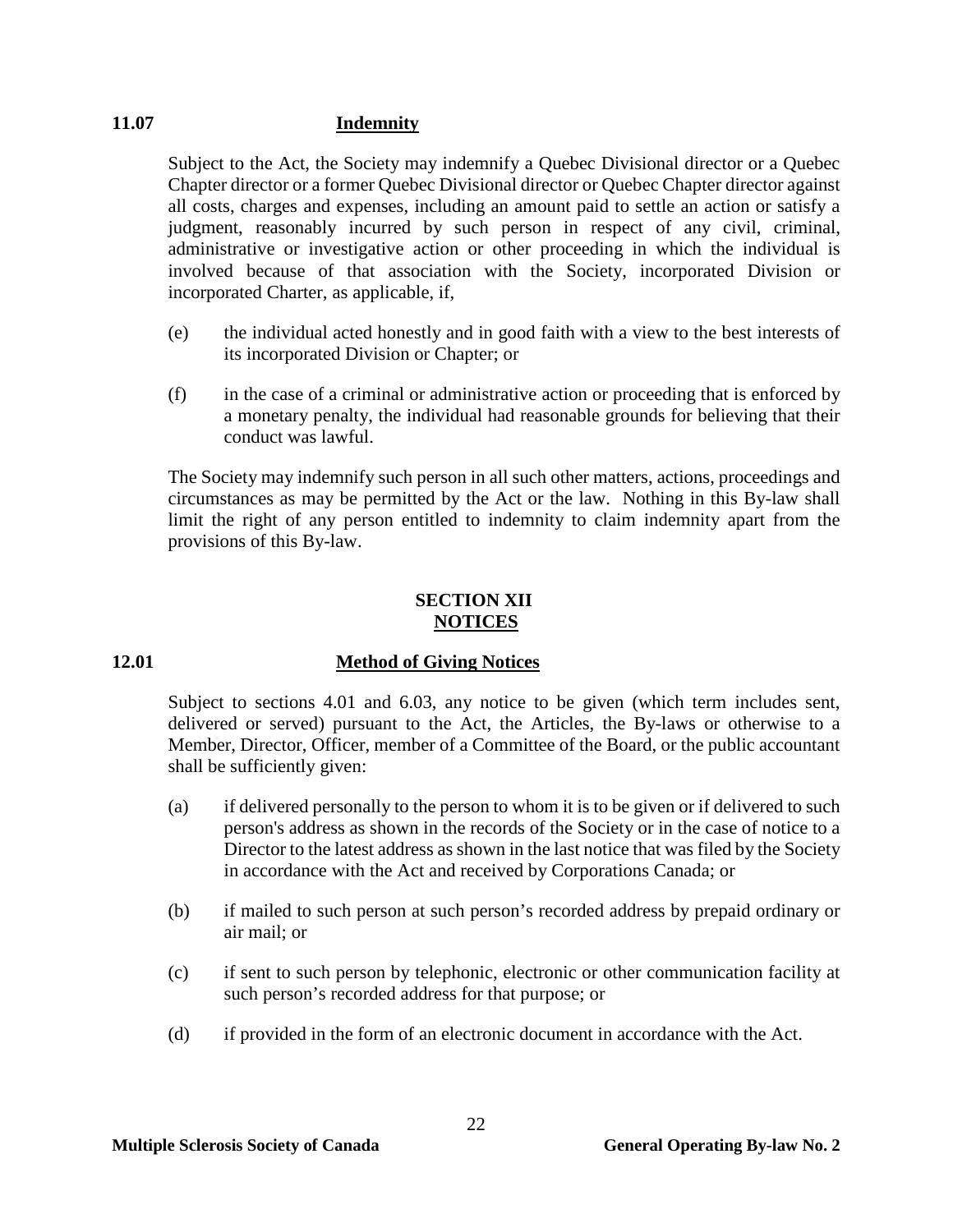A notice so delivered shall be deemed to have been given when it is delivered personally or to the recorded address as aforesaid; a notice so mailed shall be deemed to have been given when deposited in a post office or public letter box; and a notice so sent by any means of transmitted or recorded communication shall be deemed to have been given when dispatched or delivered to the appropriate communication company or agency or its representative for dispatch. The Secretary may change or cause to be changed the recorded address of any Member, Director, Officer, public accountant, or member of a Committee of the Board in accordance with any information believed by the Secretary to be reliable. The declaration by the Secretary that notice has been given pursuant to this By-law shall be sufficient and conclusive evidence of the giving of such notice. The signature of any Director or Officer of the Society to any notice or other document to be given by the Society may be written, stamped, type-written or printed or partly written, stamped, type-written or printed.

#### <span id="page-26-0"></span>**12.02 Computation of Time**

Where a given number of days' notice or notice extending over a period is required to be given under the By-laws, the day of service, posting or other delivery of the notice shall not, unless it is otherwise provided, be counted in such number of days or other period. In computing the number of days for any notice under the By-laws, a day shall be considered to be any day of the week and not just a working day.

#### <span id="page-26-1"></span>**12.03 Undelivered Notices**

If any notice given to a Member is returned on two consecutive occasions because such Member cannot be found, the Society shall not be required to give any further notices to such Member until such Member informs the Society in writing of his or her new address.

# <span id="page-26-2"></span>**12.04 Omissions and Errors**

The accidental omission to give any notice to any Member, Director, Officer, member of a Committee of the Board or public accountant, or the non-receipt of any notice by any such person where the Society has provided notice in accordance with the By-law or any error in any notice not affecting its substance shall not invalidate any action taken at any meeting to which the notice pertained or otherwise founded on such notice.

#### <span id="page-26-3"></span>**12.05 Waiver of Notice**

Any Member, proxyholder, Director, Officer, member of a Committee of the Board or public accountant may waive or abridge the time for any notice required to be given to such person, and such waiver or abridgement, whether given before or after the meeting or other event of which notice is required to be given shall cure any default in the giving or in the time of such notice, as the case may be. Any such waiver or abridgement shall be in writing except a waiver of notice of a meeting of Members or of the Board or of a Committee of the Board, which may be given in any manner.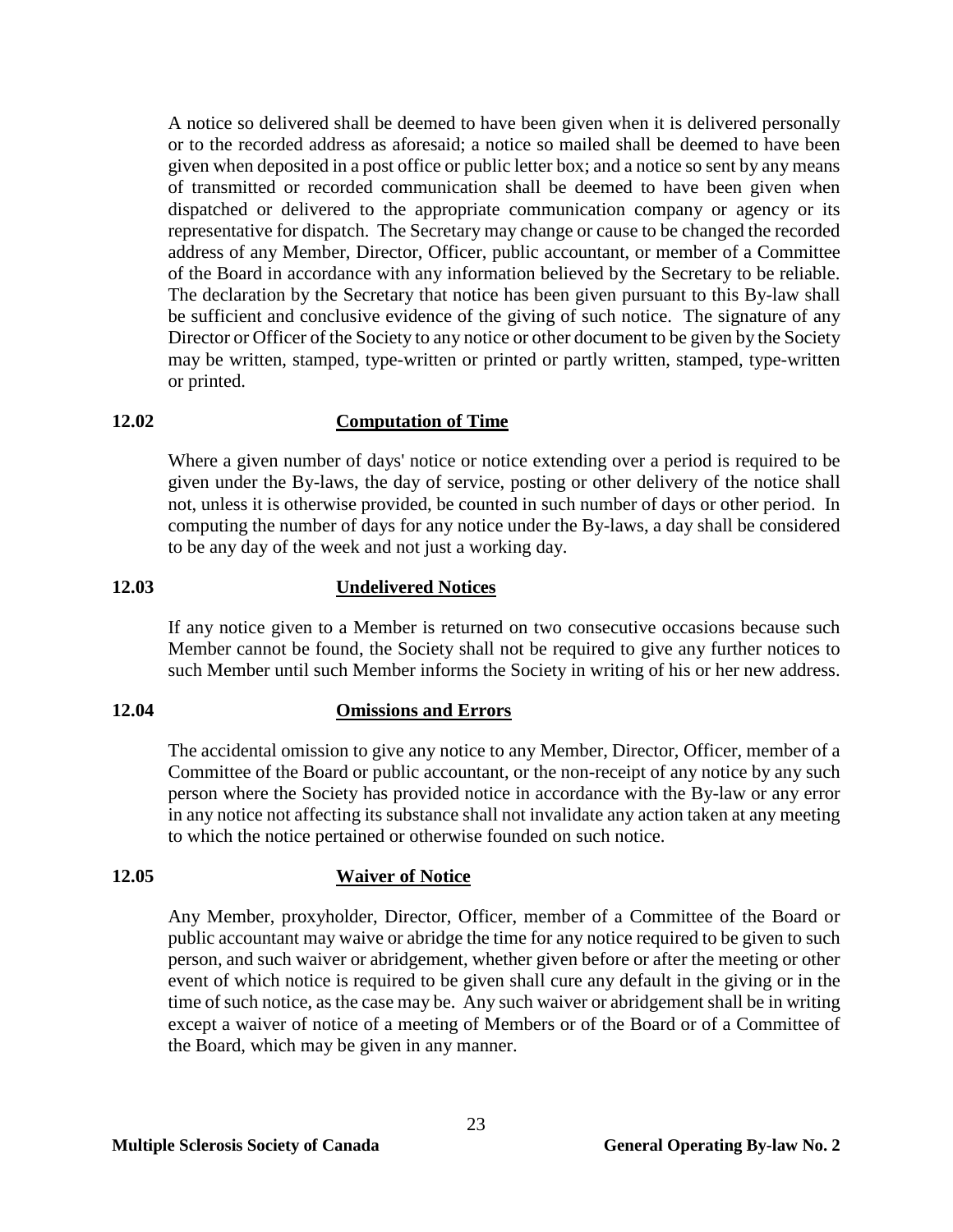#### **SECTION XIII ARTICLES AND BY-LAWS**

#### <span id="page-27-1"></span><span id="page-27-0"></span>**13.01 Amendment of Articles**

The Articles of the Society may only be amended if the amendment is sanctioned by a Special Resolution of the Members. Any amendment to the Articles is effective on the date shown in the certificate of amendment.

### <span id="page-27-2"></span>**13.02 By-law Confirmation**

In accordance with the Articles and subject to the Act, any By-law, amendment or repeal of a By-law shall require confirmation by Special Resolution of the Members.

### <span id="page-27-3"></span>**13.03 Effective Date of Board Initiated By-law, Amendment or Repeal**

Subject to the Articles and section 13.04 of this By-law, the Board may, by resolution, make, amend or repeal any by-laws that regulate the activities or affairs of the Society. Any such By-law, amendment or repeal shall be effective from the date of the resolution of Directors until the next meeting of Members where it may be confirmed, rejected or amended by the Members by Special Resolution. If the By-law, amendment or repeal is confirmed or confirmed as amended by the Members it remains effective in the form in which it was confirmed. The By-law, amendment or repeal ceases to have effect if it is not submitted to the Members at the next meeting of Members or if it is rejected by the Members at the meeting.

# <span id="page-27-4"></span>**13.04 Effective Date of By-law, Amendment or Repeal under Subsection 197(1)**

A Special Resolution of the Members is required to make any amendment to the Articles or the By-laws of the Society with respect to the matters listed in Subsection 197(1) of the Act. A By-law made, amended or repealed under Subsection 197(1) is effective from the date of the Special Resolution of Members approving such By-law, amendment or repeal and need not be submitted to the Board for approval.

#### **SECTION XIV EFFECTIVE DATE**

### <span id="page-27-6"></span><span id="page-27-5"></span>**14.01 Effective Date**

Subject to confirmation by the Members, this By-law shall take effect on January 1, 2019. By-law No. 1 shall be deemed repealed on the coming into effect of this By-law, with the exception of sections 9.03, 9.04, 9.06, 9.07, 9.08, 9.09, 9.10, 9.11, 9.12 and 9.14, which